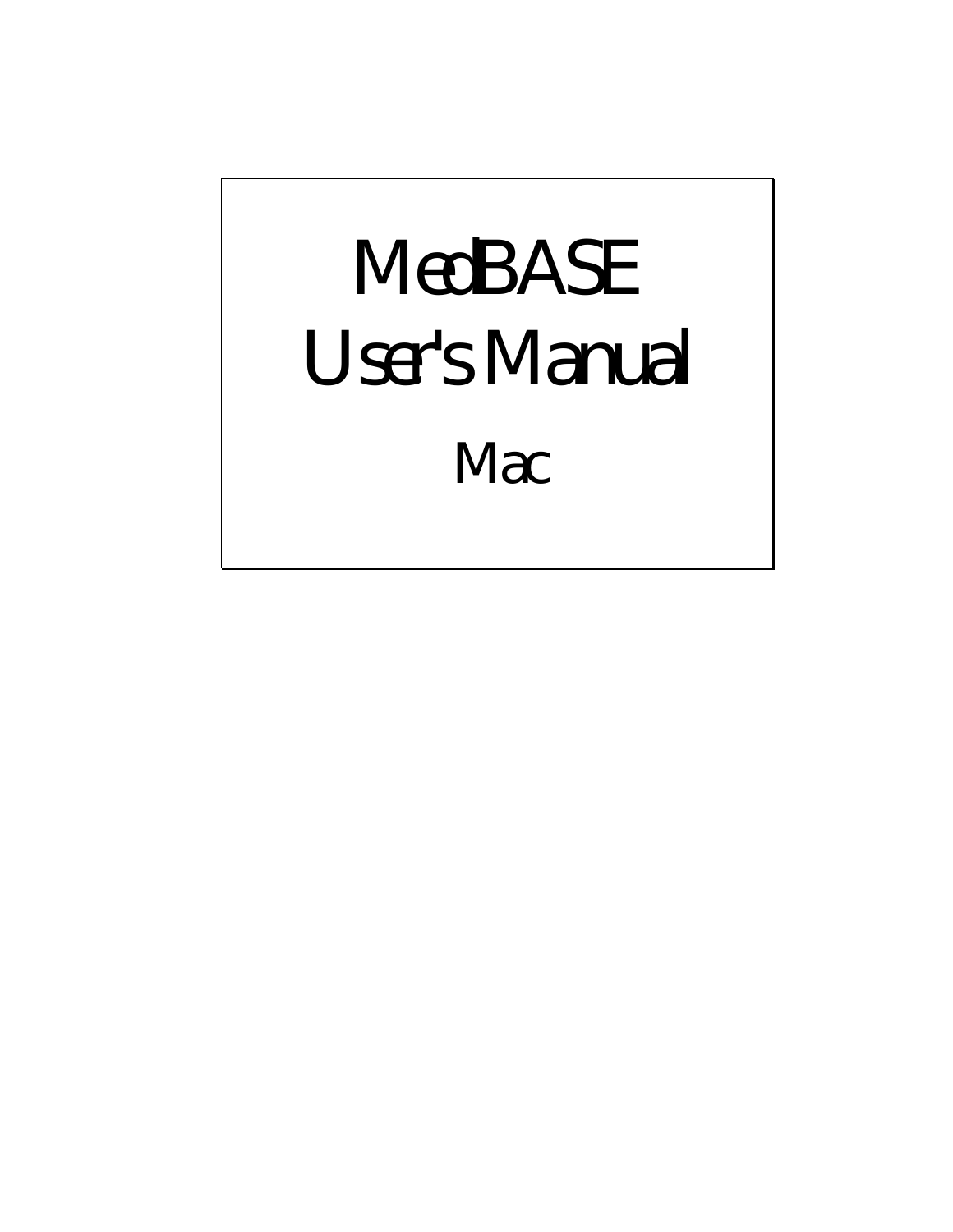# **Table of Contents:**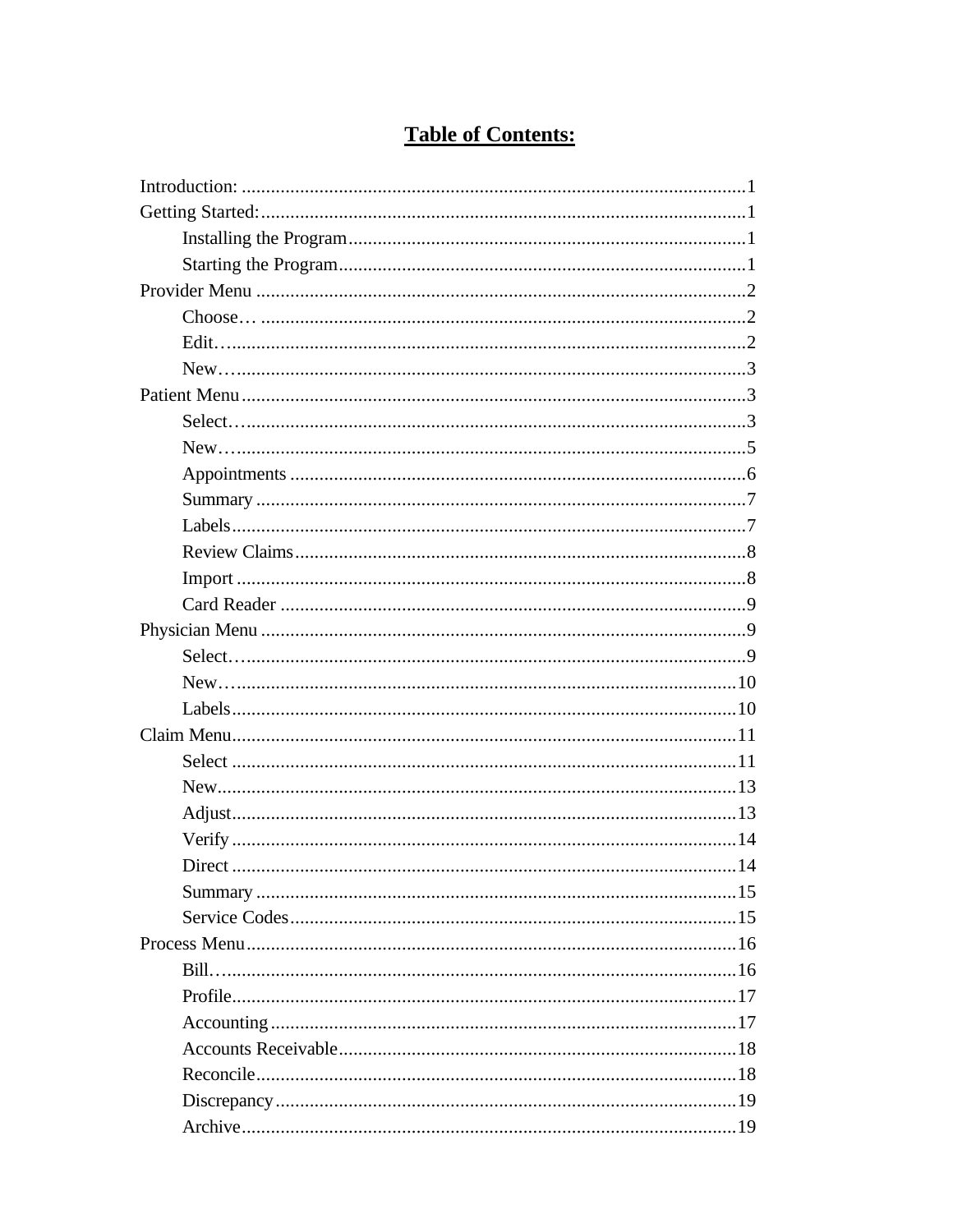|--|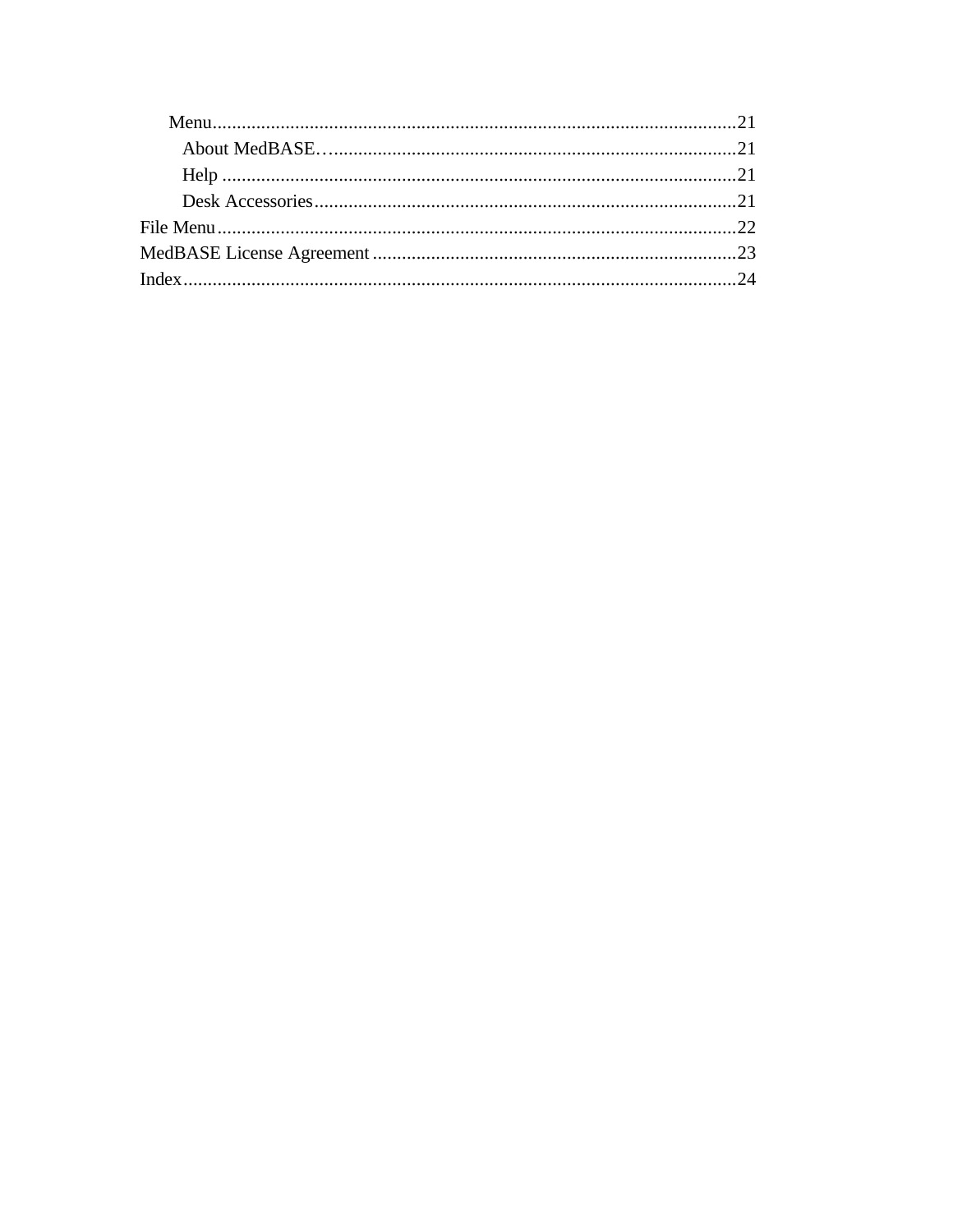### **Introduction:**

MedBASE is a versatile and powerful billing and office management database system originally designed for the Macintosh and commercially available since January, 1991. A PC-based version of MedBASE was developed and released in January, 1992, possessing the same features and "look and feel" as the Macintosh version. These programs are intended specifically for Ontario physicians (and other health professionals who submit patient billings to OHIP).

The MedBASE program makes full use of many of the intuitive tools characteristic of the Macintosh with the aim of providing a user-friendly environment for the operator. As with many Macintosh applications, a minimum of operator training is necessary for using the application, and the layout is designed to maximize efficiency and minimize operator error. The program can be used in conjunction with many of the available MACRO programs such as Macromaker® or AutoMac® for executing repetitive tasks.

This manual assumes that you are familiar with the Macintosh operating environment and are acquainted with the use of the mouse, Macintosh windows, and menu-driven commands. For new Macintosh users unfamiliar with this environment, we recommend reviewing the Macintosh Owner's Manual. Proper operation of the program requires that MedBASE be properly installed as described below. Desk accessories are fully operational in conjunction with MedBASE and the application is compatible with both Systems 6.0 and 7.0.

Because of the potential memory demands of a large database system, we recommend at least 2 MBytes of RAM with System 6.0 and preferably 4 MBytes of RAM with System 7.0. A hard disk with a capacity of at least 20 MBytes is recommended. MedBASE is compatible with all Macintosh computers from the older Mac Plus and SE models to the newer PowerBook, LC series, Centris and Quadra systems.

## **Getting Started: Installing the Program:**

To install MedBASE, insert the diskette entitled "MedBASE 3.5 Program" into the floppy disk drive. This disk contains a file of



the compressed code of the MedBASE application and related files. When the MedBASE.comp icon is double clicked, a dialogue box appears as shown at the top of the next column, prompting you to select a destination for the decompressed files. Click on the **Drive** button (or **Desktop** button in System 7.0) to select the hard disk on your computer and then click **Extract** to decompress the MedBASE files. When

| <b>Volume:</b> | ⇔ Hard Disk                                                        | {}⊗∢१          |
|----------------|--------------------------------------------------------------------|----------------|
| Folder:        | $\qquad \qquad \Longleftrightarrow$ Hard Disk $\blacktriangledown$ | Drive          |
|                | $\Box$ MedBASE Related                                             |                |
|                | ∩ System Folder                                                    |                |
|                |                                                                    | Cancel         |
|                |                                                                    | <b>Open</b>    |
|                |                                                                    | Extract<br>ĻT, |

decompression is complete, a new folder entitled "Billing Folder" will be present on the hard disk and will contain the MedBASE application as well as the MedBASE Databases and Submissions folders. Your MedBASE program is now installed.

#### **Starting the Program:**

MedBASE is accessed by simply double clicking on the MedBASE icon. If no providers (billing physicians), have been entered in the billing system,



MedBASE

the user will be asked to enter the new Provider Information as described on Pages 2-3. After entering the Provider Information or with subsequent program use when only one provider is in the system, this provider will be selected automatically. If more than one provider is present, the Provider Browse Window will appear as shown below. This displays a listing of each of the providers in the system. Select the desired provider with the mouse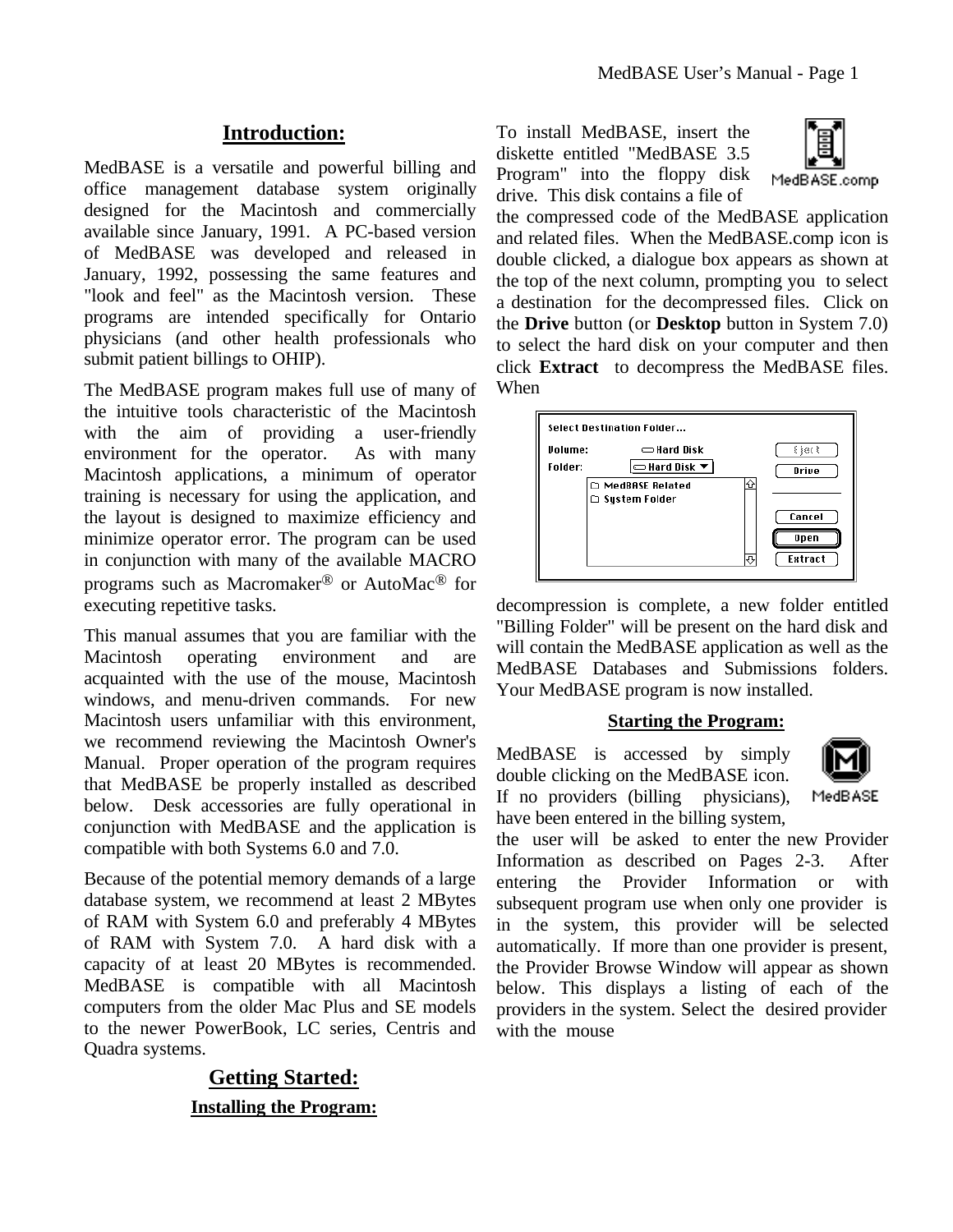| Select Provider and Close Window $\equiv$ |                   |                   |  |  |
|-------------------------------------------|-------------------|-------------------|--|--|
| Surname                                   | <b>First Name</b> | Billing $\bullet$ |  |  |
| ALLISON                                   | JAMES             | 0000-100008-13    |  |  |
| LAWRENCE                                  | TERRANCE          | 0000-224840-60    |  |  |
|                                           |                   |                   |  |  |
|                                           |                   |                   |  |  |
|                                           |                   |                   |  |  |
|                                           |                   |                   |  |  |
|                                           |                   |                   |  |  |
|                                           |                   |                   |  |  |
|                                           |                   |                   |  |  |
|                                           |                   |                   |  |  |
|                                           |                   |                   |  |  |
|                                           |                   |                   |  |  |
|                                           |                   |                   |  |  |

and then close the window by clicking in the close box in the top left corner or by hitting the escape key. If full password protection is active for the selected provider (see Page 3), a window will appear prompting you for the password. Enter the password in the blanked out boxes and click **OK**. If full password protection is not active, these steps are bypassed.



When a provider has been selected, only the active claims under him/her can be accessed. Also provider-specific are patient appointments, claim reviews, claim summaries, billing and reconciliation functions, accounting summaries, accounts receivable summaries, practice profiling and archiving. Full patient and referring physician listings are always accessible and these are not provider-specific. The 'Current Provider' is displayed at the bottom of the screen in the status bar as shown below.

| 15E                                               |               |
|---------------------------------------------------|---------------|
| Current Provider: Dr. J. Allison - 0000-100008-13 | April 7, 1992 |

# **Provider Menu**

| _______________<br>жD<br>Choose | <b>6 File (8) Provider Patient Physician Claim Process</b> |  |  |
|---------------------------------|------------------------------------------------------------|--|--|
| Edit<br>Neu                     |                                                            |  |  |

#### Choose…

The Choose… option allows you to change the active or 'Current Provider'. Upon selecting Choose… (or the keyboard equivalent, Command-D), the Provider Browse Window will again appear, similar to Startup. The desired provider can then be selected and the window closed. If full password protection is active, the operator will be prompted with the Password Window. After choosing the new provider, the status bar will be updated at the bottom of the screen.

#### Edit…

The Edit… option allows you to enter or change the information associated with each provider. If partial or full password protection is active, the password window will appear before editing is allowed. The Provider Information screen contains several fields as shown at the top of the next column. Fields marked with a \* must be entered before any billing can be done for that provider. Fields marked with a † cannot be edited, once saved. In MedBASE, type is converted automatically to UPPER CASE (Exception - **Title**, see below).



|                                          | Provider Information $\equiv$        |  |  |  |
|------------------------------------------|--------------------------------------|--|--|--|
| Surname:                                 | <b>ALLISON</b>                       |  |  |  |
| First Name:                              | JAMES                                |  |  |  |
| Title:                                   | MD, FRCP(C)                          |  |  |  |
| Address:                                 | TGH                                  |  |  |  |
|                                          | 200 ELIZABETH ST, TORONTO            |  |  |  |
| Postal Code:                             | M562C4                               |  |  |  |
| Pay Type:                                | ◉ Pay Provider                       |  |  |  |
|                                          | ◯ Pay Subscriber                     |  |  |  |
| Group No:                                | 10000<br><b>District Code:</b><br>IN |  |  |  |
| <b>Billing No:</b>                       | 100008<br>113<br>Specialty No:       |  |  |  |
| Delete<br><b>Change Password</b><br>Done |                                      |  |  |  |

#### **\* Surname**:

#### **\* First Name**:

**Title**: Needed for direct billing letters (ie - Yours sincerely, J. Allison MD, FRCP(C)). Upper or lower case allowed (BSc, PhD, etc.)

**Address**: Needed for printing claim cards.

**Postal Code**: Format "ANANAN".

**\*† Group No**.: Enter the provider's 4 digit group number or "0000".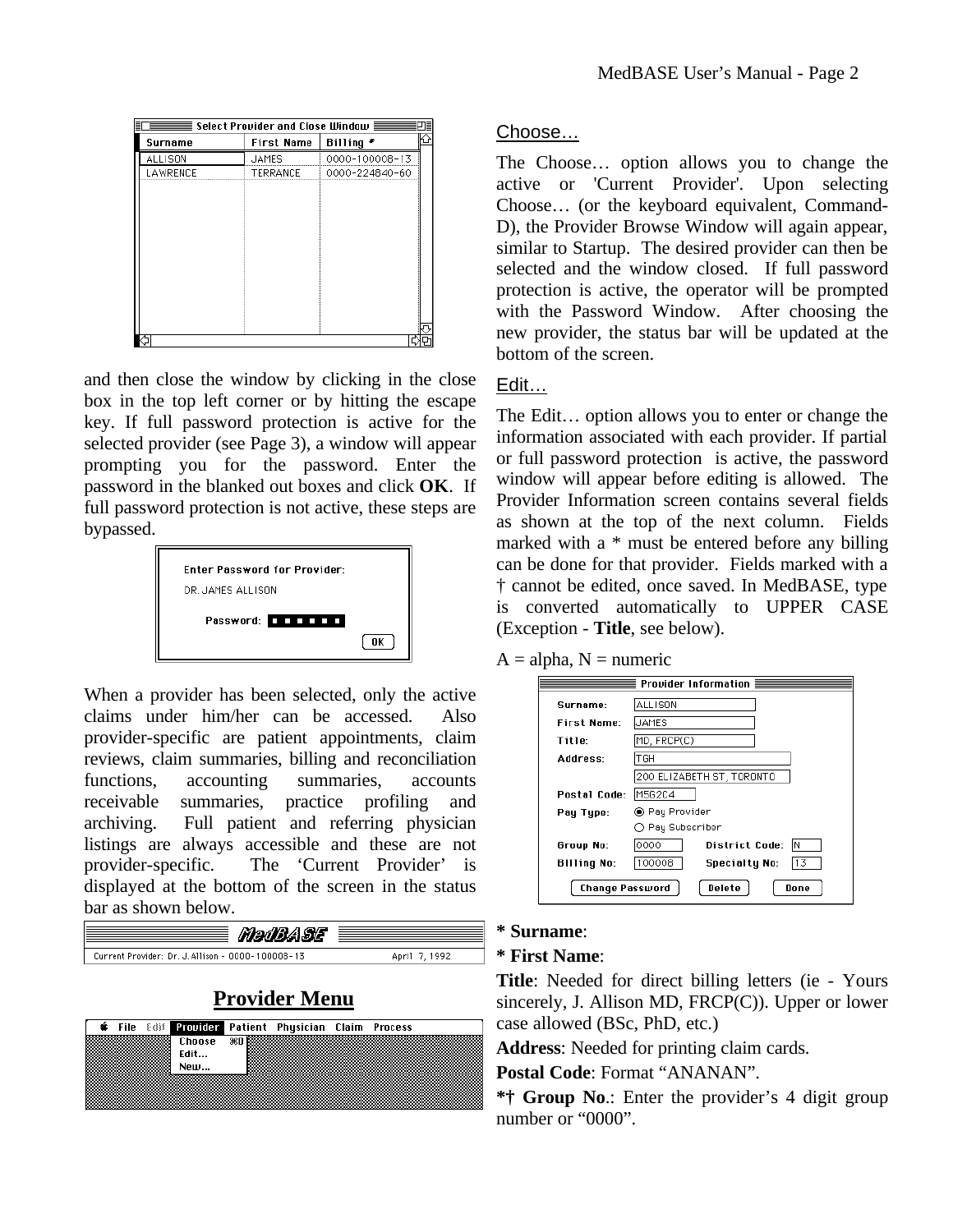**\*† Billing No**.: Enter the provider's 6 digit billing number. If an incorrect billing number is entered, a message "Invalid Input" will appear.

**\* District Code**: Enter the District Code for the provider as outlined by OHIP.

**\*† Specialty Code**: Enter either the specialty code (2 digit number) or for general practitioners, enter "00".

#### Change Password

If you click on the **Change Password** button, the password edit screen will appear displaying the password status and the current password.

| Password Off              |
|---------------------------|
| <b>Partial Protection</b> |
| <b>Full Protection</b>    |

Using the Password Pop-Up menu, you have 3 choices. If password protection is not desired, choose the

Password Off option. To restrict access to the Process menu only, choose the **Partial Protection** option. To completely restrict access to a provider, choose the **Full Protection** option.

You may edit the password by typing in the password edit boxes. The password may be any combination of 6 alphanumeric characters.

#### **Important** - **remember your password!**

If either partial or full password protection is operative, you will be prompted for the password before being allowed to edit provider information.



#### Delete

Only providers without existing claims can be deleted. Clicking on the **Delete** button prompts the program to search the database for existing claims for this provider. If any are found, a warning message will appear "Cannot delete provider due to existing claims". If there are no existing claims, a message will appear asking to confirm if you wish to

delete the provider. Click **Yes** to delete the provider or **No** to cancel.

Done

Click the **Done** button to leave the Provider Information screen. Any changes will be saved.

#### New…

Select the New… menu option from the provider menu to enter a new provider. A blank Provider Information screen will then appear. Refer to the Edit menu option on Pages 2-3 for details regarding the Provider Information screen.

### **Patient Menu:**

| <b>C</b> File (dif Provider Patient Physician Claim Process |                      |  |
|-------------------------------------------------------------|----------------------|--|
|                                                             | жP<br>Select         |  |
|                                                             | жR<br>New            |  |
|                                                             | <b>Appointments</b>  |  |
|                                                             | Summary              |  |
|                                                             | Labels               |  |
|                                                             | <b>Review Claims</b> |  |
|                                                             | Import               |  |
|                                                             | Card Reader          |  |
|                                                             |                      |  |

### Select…

The Select… option allows you to select a patient for editing of patient information. Upon selecting Select… (or the keyboard equivalent, Command-P), the Patient Search… screen will appear as shown at the top of the next column.

| <b>Search List by:</b><br>'Surname, First Name'<br>'Patient *'<br>ΟR<br>'10 Digit Health *' | Patient Search<br>Awaiting search criteria. |
|---------------------------------------------------------------------------------------------|---------------------------------------------|
|                                                                                             | Cancel<br>New                               |

By typing in either: (a) the Patient's **surname, first name** or any portion thereof, (b) the **Patient #**, or (c) the **10 Digit Health #**, the corresponding patient will be found almost immediately. If more than 1 patient matches the search criteria, as when a partial name is entered (eg - "FR"), then these patients will be displayed in a Patient Browse Window as shown below.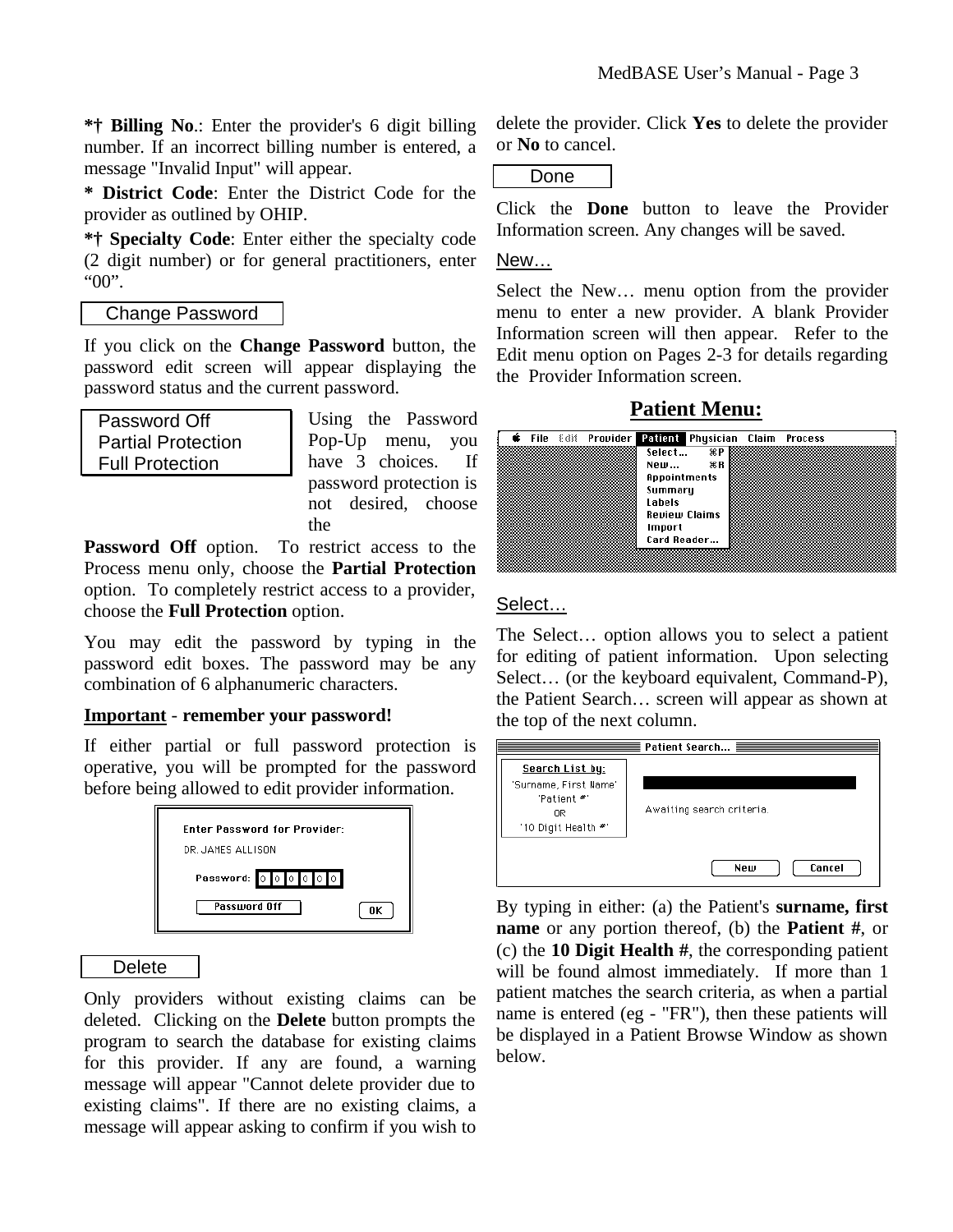| Select Patient and Close Window |                   |             |            |  |
|---------------------------------|-------------------|-------------|------------|--|
| Surname                         | <b>First Name</b> | ∣ Patient * | $Health =$ |  |
| Cancel                          |                   |             |            |  |
| <b>FRANCIS</b>                  | CARL              | 10          | 2986763692 |  |
| FRANKLIN                        | i simon           | 82          | 1645369370 |  |
| FREIDMAN                        | <b>TFD</b>        | 38          | 6045706758 |  |
| <b>FROBISHER</b>                | <b>EDITH</b>      | 36.         | 7712047096 |  |
| FRONTENAC                       | <b>JOSEPH</b>     | 69          | 2837690235 |  |
| FRYDRYCH                        | DAVID             | 138.        | 6902357712 |  |
|                                 |                   |             |            |  |
|                                 |                   |             |            |  |
|                                 |                   |             |            |  |
|                                 |                   |             |            |  |
|                                 |                   |             |            |  |
|                                 |                   |             |            |  |
|                                 |                   |             |            |  |

If the user leaves the Search Field blank and hits 'Return', then all patients in the database will be displayed in the Patient Browse Window. Clicking on the **New** button will allow you to enter a new patient as described on Page 5. Clicking on **Cancel** allows the user to exit without editing patient information. After selecting a patient, either through an exact match in the Patient Search routine or from the browse window, the Patient Information Screen will then appear, allowing you to edit patient information. This screen is shown at the top of the next page. Fields marked with an \* are required for OHIP claims.

**Patient #:** Assigned by the program when a new patient is entered. It cannot be edited.

**\* Health #:** Enter the patient's 10 digit Health Number. If an incorrect health number is entered, a message "Invalid Input" will appear. Correct the health number or leave it blank to continue.

**\* Version #**: If applicable, enter the version number (1 or 2 alphabetic characters).

|                 | Patient Information <b>EDU</b>                       |                                       |
|-----------------|------------------------------------------------------|---------------------------------------|
| Patient*<br>322 | Health <sup>*</sup> : 7428758481<br>Surname: SPENCER | Version $\cdot$ : 0<br>First: ANTHONY |
|                 | Date of Birth (dd/mm/yy): $ 25/03/34$                | ⊛ Male<br>$\cap$ Female               |
| <b>Ref Phys</b> | 052458<br>DR. H. JACKSON                             |                                       |
| Diag            | 428                                                  | Last Visit: 21/07/91                  |
|                 | Address: 3285 ST. CLAIR AVE. E.                      | Admit Date: 17/07/91                  |
|                 | SCARBOROUGH                                          |                                       |
|                 | ONTARIO                                              | Phone (H): 416 265-3610               |
|                 | Postal Code: MIK1L5                                  | Phone (B):                            |
| ldentifier:     | CHF CABG                                             |                                       |
| Reciprocal      | New Claim<br><b>Appointments</b>                     | Delete<br>Select<br>Done              |

#### **Surname**:

#### **First Name**:

**\* Date of Birth**: Enter the patients date of birth in the form dd / mm / yy.

**Sex**: Choose male or female, by clicking the appropriate radio button. See Preferences section on Pages 20-21 for information about setting default values for patient sex.

#### Ref Phys

For patients with previous claims, the most recently entered referring physician will be indicated beside the **Ref Phys** button. For new patients, this field will be blank. To enter or change the referring physician for a given patient, either enter the physician number (if known) or click the **Ref Phys** button. Clicking on the **Ref Phys** button will bring up the Physician Search… screen as described on Page 9. The user may select a referring physician from the database or enter a new physician for the claim.

If automatic Referring Physician entry is chosen in the Preferences section (see Pages 20-21), then the referring physician on this screen will be the default entry for any new claim for this patient.

#### Diag Code

For patients with previous billings, the patient's most recent diagnosis code will be shown beside the **Diag Code** button. For new patients, this field will be blank. The diagnosis code can be entered or changed by typing in the 3 digit diagnosis code or by clicking the **Diag Code** button. The diagnosis code on the patient screen will be the default entry for new claims for a given patient. Clicking the **Diag Code** button will bring up the Diagnosis Code Browse Window.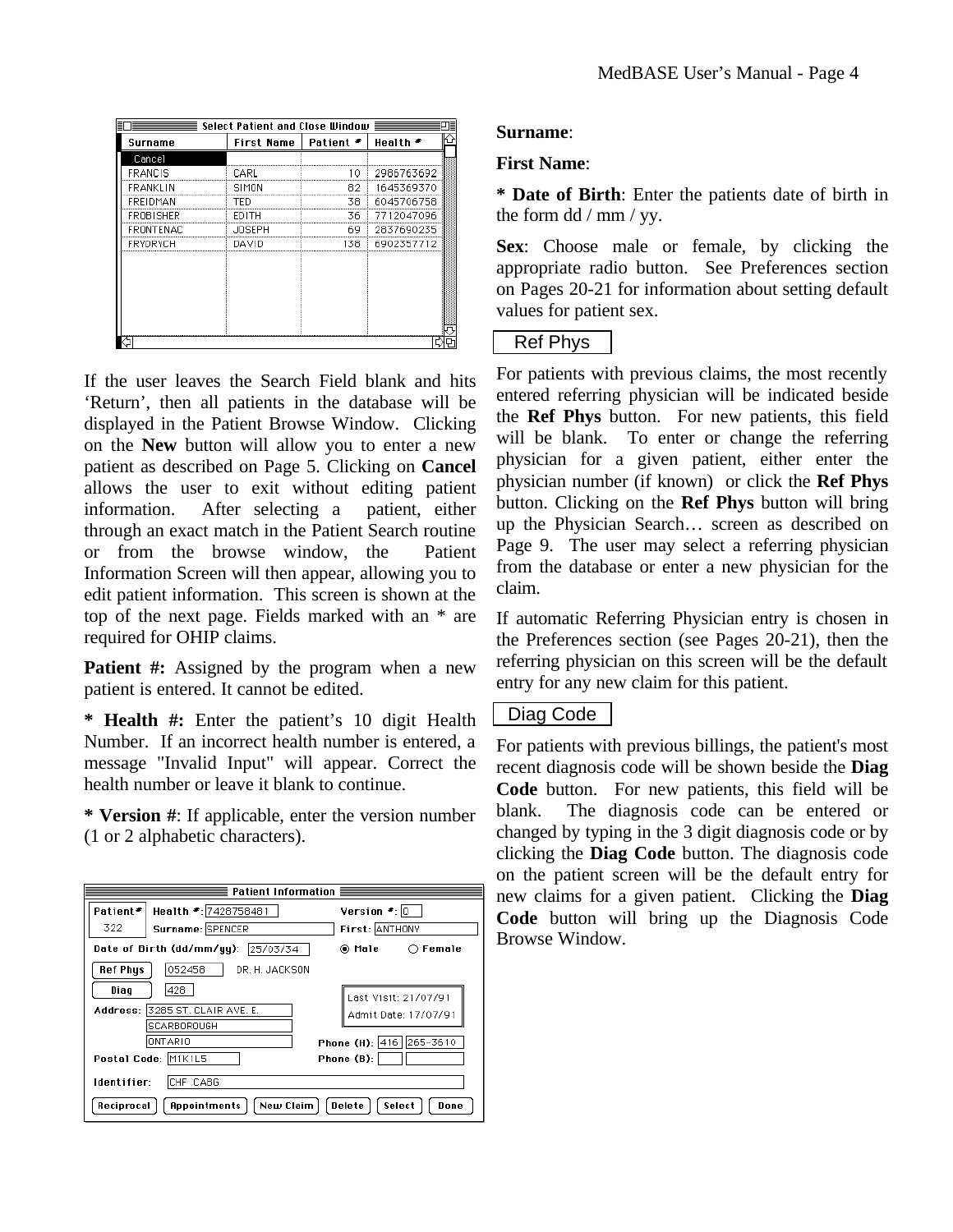|      | Select Diagnosis and Close Window ≣                                   |  |
|------|-----------------------------------------------------------------------|--|
| Code | <b>Diagnosis Description</b>                                          |  |
| 428  | Congestive heart failure, acute pulmonary edema                       |  |
| 429  | All other forms of heart disease                                      |  |
| 432  | Intracranial hemorrhage                                               |  |
| 435  | Transient ischemic attack (TIA)                                       |  |
| 436  | Acute cerebrovascular accident (CVA, stroke)                          |  |
| 437  | Chronic cerebrovascular disease (old CVA), hypertensive encephalopa   |  |
| 440  | Generalized arteriosclerosis, atherosclerosis                         |  |
| 441  | Aortic aneurysm (thoracic or abdominal, non-syphilitic)               |  |
| 443  | Raynaud's disease, Buerger's disease, peripheral vascular disease, in |  |
| 446  | Polyarteritis nodosa, temporal arteritis                              |  |
| 447  | Other disorders of arteries                                           |  |
| 451  | Phlebitis, thrombophlebitis                                           |  |
| 452  | Portal vein thrombosis                                                |  |
|      |                                                                       |  |

To search for a given diagnosis (or portion thereof), use the **Find** (Command-F) and **Find Again** (Command-G) commands under the **Edit** menu. Once the desired Diagnosis Code is selected, close the window and the correct diagnosis code is entered. (**NOTE** - **Find** and **Find Again** are active whenever a browse window is open and may be used as an alternative searching tool).

#### **Street Address**:

**City**: See Preferences section on Pages 20-21 for information about setting default values for City.

**Province**: See Preferences section on Pages 20-21 for information about setting default values for Province.

**Postal Code**: Format "ANANAN".

**Phone (Home)**: Enter the patient's area code and home phone number. See Preferences section on Pages 20-21 for information about setting default values for area code.

**Phone (Work)**: Enter the patient's area code and work phone number.

**Identifier**: Optional field (60 alphanumeric characters) used for indexing patients (ie - by diagnosis or other variable). Used as a marker for patient summaries and archiving.

For newly entered patients or those without billed claims, the message 'No Claims Entered' will be present in the information box. Otherwise, the **Last Visit** will be shown. **Last Visit** is useful for generating Patient Summaries (see Page 7) and for archiving (see Pages 19-20).

For patients whose last encounter was as an inpatient, the **Admit Date** will be shown. If the last encounter was as an outpatient, **Outpatient** will be shown. These fields cannot be edited.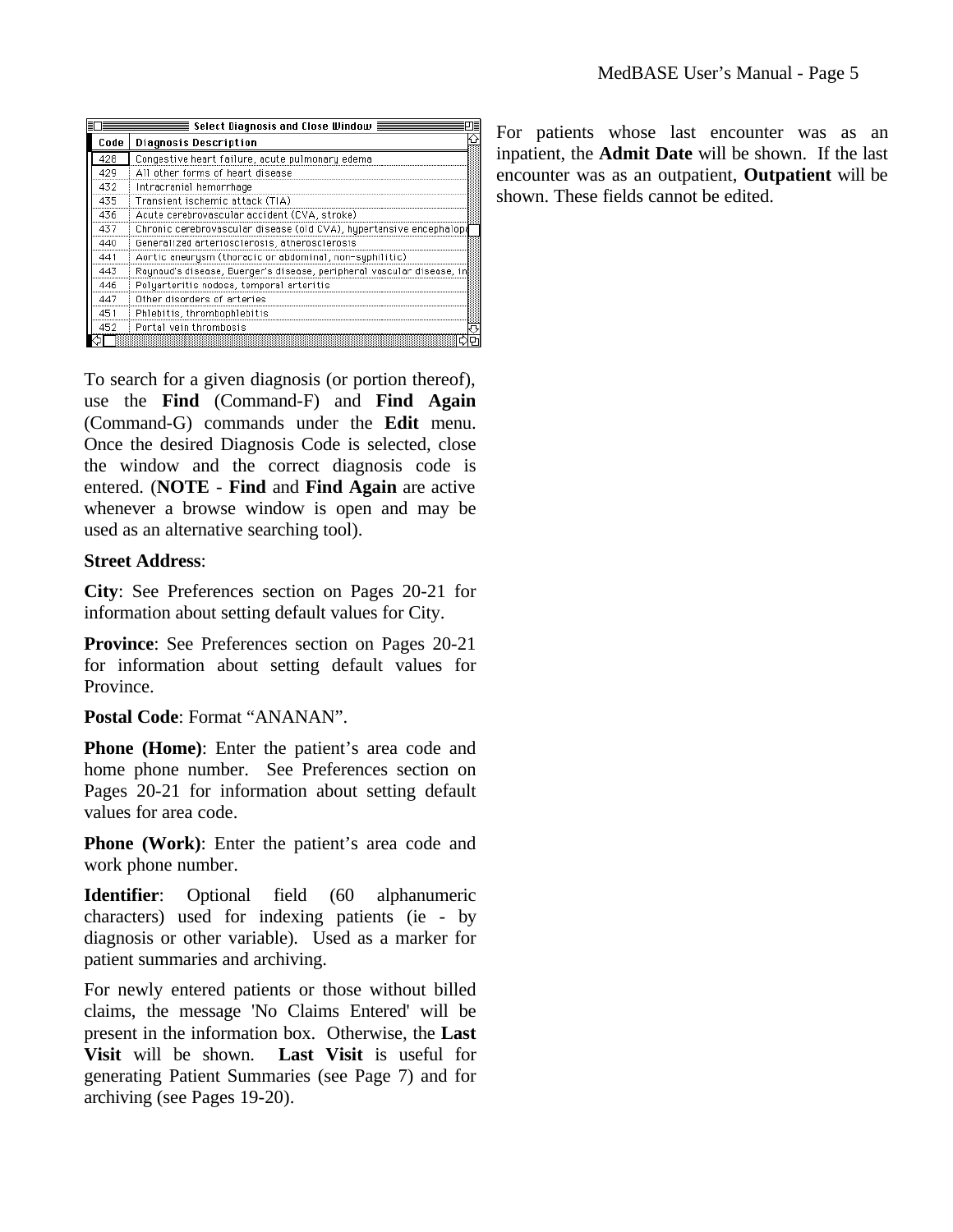#### Reciprocal

Clicking this button brings up the Out of Province screen as shown below. Used for billing out-ofprovince patients, this information is mandatory for all Reciprocal claims (see Pages 13 &14).

| $\equiv$ Out of Province $\equiv$       |
|-----------------------------------------|
| MS. T. MCCONNELL                        |
| Enter registration number:  34687964354 |
| New Brunswick  <br>Province:            |
|                                         |
| 0K                                      |

Enter the appropriate registration number and select the correct province using the province Pop-Up menu. Click **OK** to continue.

#### Appointments

Clicking on the Appointments button will bring up a scrollable list of the active patient's appointments. If no appointments have been entered, a message will appear alerting the user to this. Otherwise, the Patient



Appointments screen will appear displaying a scrollable list of the appointments for that patient in chronological order. An appointment can be highlighted by clicking on it and can be deleted, 'marked' (ie - when confirming an appointment) or 'unmarked' by clicking on the **Remove**, **Mark** and **Unmark** buttons respectively. To add new appointments or edit existing appointments, click on the **Process Appointments** button. The Patient Appointments screen and Patient Information screen will be closed and the Appointments screen will

appear (see Page 6). To print the appointment list for this patient, click on the **Print** button. Click on the **Done** button to exit.

#### New Claim

Clicking on the New Claim button brings up a new Claim Form screen for the active patient (see Page 11).

#### **Delete**

Only patients without existing claims can be deleted. Clicking on the **Delete** button prompts the program to search the database for existing claims for this patient. If any are found, a warning message will appear "Cannot delete patient due to existing claims". If there are no existing claims, a message will appear asking to confirm if you want to delete the patient. Click **Yes** to delete the patient or **No** to cancel.

#### **Select**

Clicking the **Select** button will bring up the Patient Search… screen as described on Page 3, allowing the user to either edit or view the information of another patient or to enter a new patient as described in the New menu option section below.

#### Done

Click the **Done** button to leave the Patient Information screen. Any changes will be saved.

#### New…

New patients can be entered either by clicking the **New** button on the Patient Search… screen, by selecting the New… menu option from the Patient menu or by using the keyboard equivalent, Command-R. After selecting the New… menu option, a blank Patient Information screen will appear. Enter the Health #, Version # (if applicable), patient surname and given name. The program will then search for a patient with this Health # or name. If one already exists a message indicating the patient, Health # and date of birth will appear. If this is the same patient, a new patient entry will not be created. Otherwise, a new patient will be entered into the database. Default values for City, Province, Area Code and Patient Sex are also entered according to the Patient Preferences defined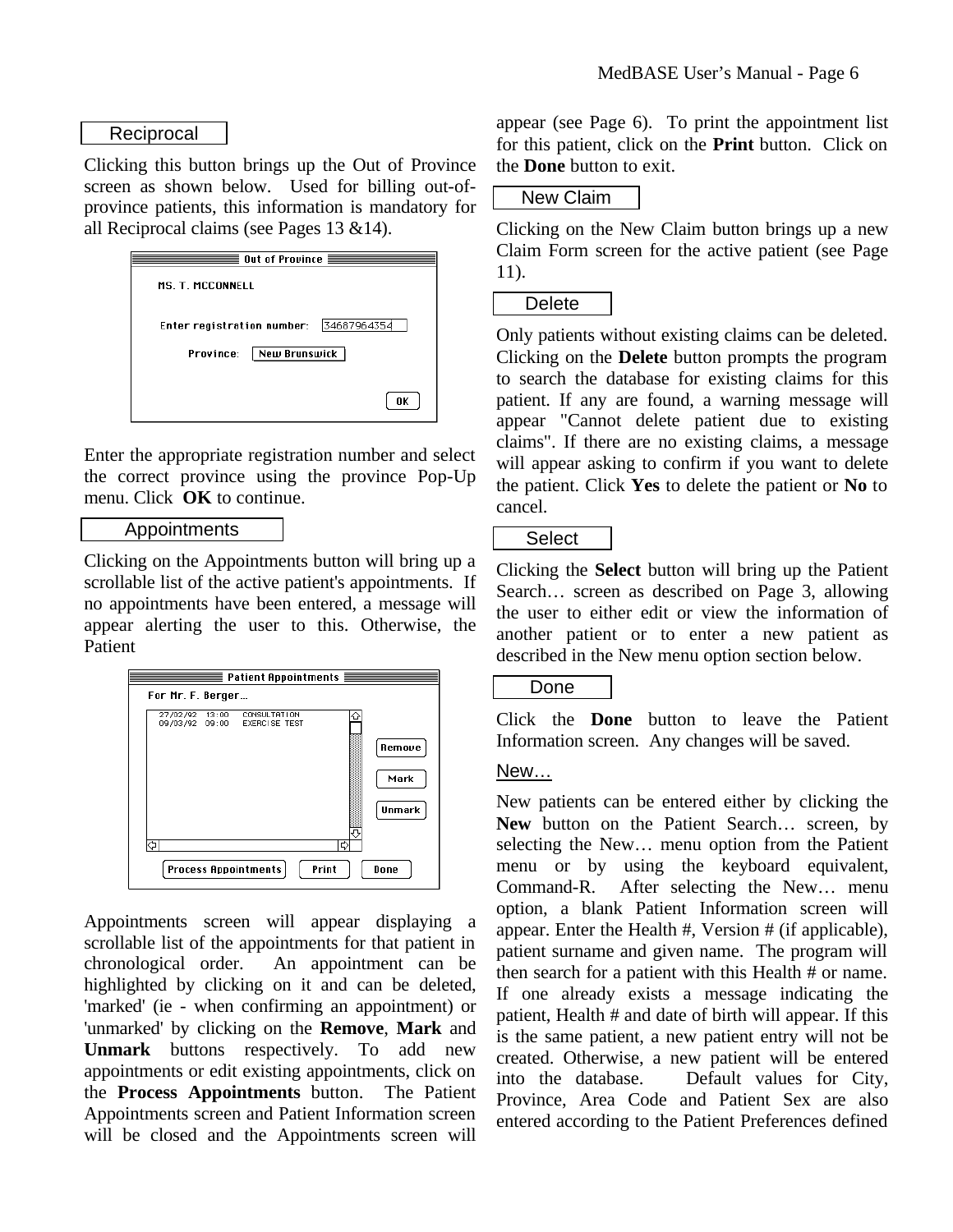in the Preferences section as described on Pages 20- 21. The remaining patient data can then be entered on the Patient Information screen as described for the Select menu option. To cancel, hit 'Return' 4 times, leaving the **Health #**, **Version #**, **Surname** and **Given Name** fields blank. The new Patient Screen will be exited and the new patient entry will be deleted.

#### Appointments

Selecting the Appointments menu option from the Patient menu brings up the Appointments screen as shown below. Choose the month and year in which

| $\equiv$ Appointments $\equiv$                             |  |  |  |  |
|------------------------------------------------------------|--|--|--|--|
| Provider: Dr. J. Allison - 0000-100008013                  |  |  |  |  |
| September<br><b>View Appointment Schedule for:</b><br>1992 |  |  |  |  |
| <b>Next Booking</b><br>Schedule<br>Cancel                  |  |  |  |  |

you wish to process appointments from the respective pop-up menus. Click on the **Next Booking** button to view the Find Next Booking… screen as shown at the top of the next column. Click on the **Schedule** button to bring up the Monthly Appointments screen as shown in the next column on this page. Click on the **Cancel** button to exit.

The Find Next Booking… screen allows you to find the next available appointment for the currently active provider, for a patient appointment or general entry (see Daily Appointments). For a given provider, bookings can be restricted to specific days of the week (ie - "office days") as shown on the left half of the screen.

|                                               | Find Next Booking $\equiv$                         |  |  |  |  |
|-----------------------------------------------|----------------------------------------------------|--|--|--|--|
| Provider: Dr. J. Allison - 0000-100008-13     |                                                    |  |  |  |  |
| <b>Restrict bookings to</b><br>following days | <b>Find First Available</b><br>Booking on or after |  |  |  |  |
| Sunday                                        | 27/09/92                                           |  |  |  |  |
| ⊠ Mondav                                      |                                                    |  |  |  |  |
| $\boxtimes$ Tuesday                           |                                                    |  |  |  |  |
| ⊠ Wednesdav                                   |                                                    |  |  |  |  |
| ⊠ Thursdav                                    | Find                                               |  |  |  |  |
| ⊠ Fridav                                      |                                                    |  |  |  |  |
| Saturday                                      | Done                                               |  |  |  |  |
|                                               |                                                    |  |  |  |  |

A starting date for the appointment search can be specified (the current date or the last date found is the default). Clicking on **Find…** initiates the search. Only "office days" of the week are checked and days that are flagged as "No More Bookings" on the Daily Appointments screen (see adjacent column) are ignored. The Daily Appointments screen for the "First Available Booking" day is then displayed. Exiting from the Daily Appointments screen returns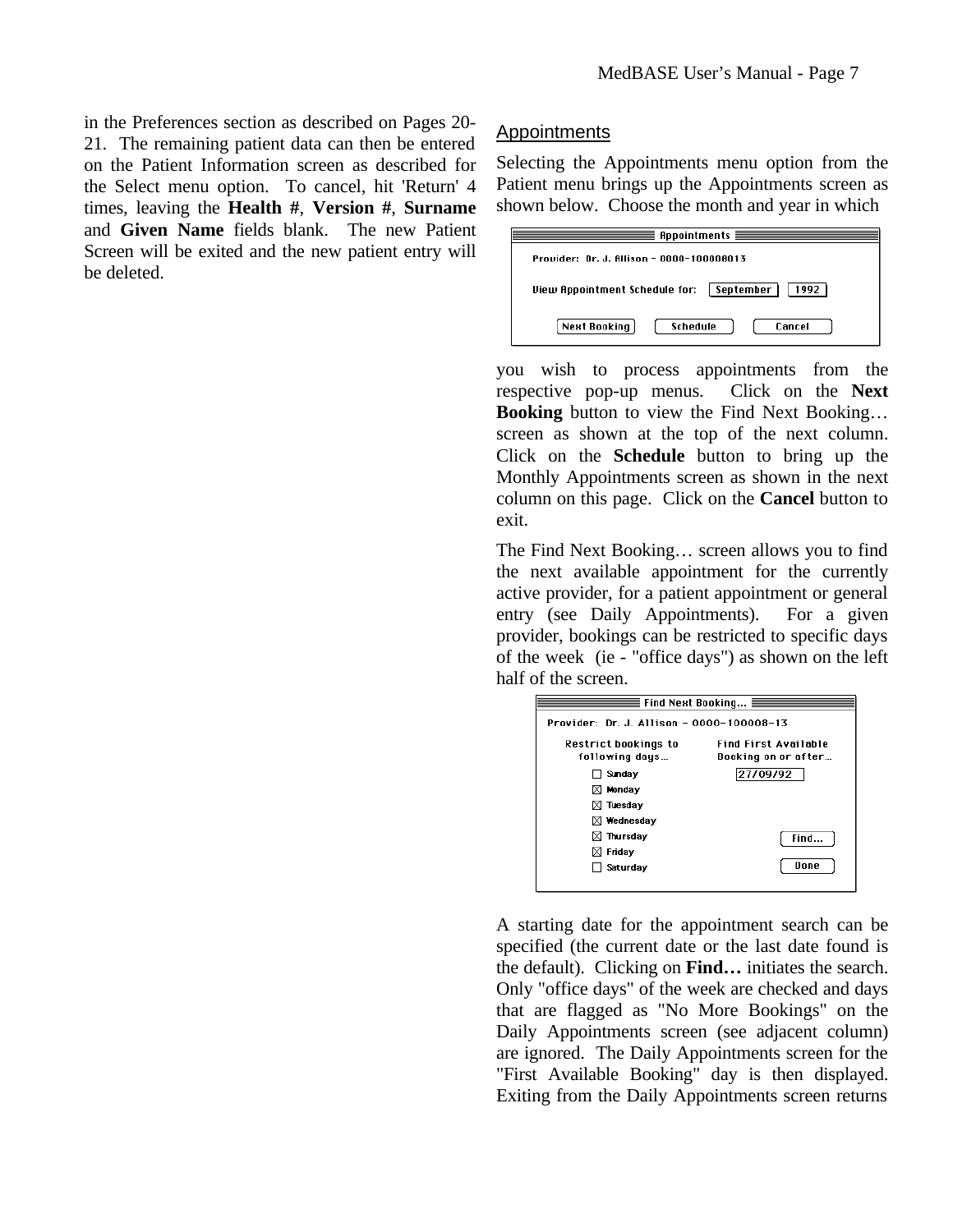the user to the Find Next Booking… screen. Click **Done** to exit.

The Monthly Appointments screen displays the days of the selected month in a calender format. Days on which appointments have been scheduled are shown as an RXMDH Days which have been flagged as "No More Bookings" are underlined. Clicking on the backward and forward arrows situated adjacent to the month and year brings up the previous and next months respectively.

|        |    |                    |    | Monthly Appointments $\equiv$ |    |    |      |  |
|--------|----|--------------------|----|-------------------------------|----|----|------|--|
| Print  |    | January, 1992<br>D |    |                               |    |    |      |  |
|        | s  | м                  | т  | w                             | Τh | F  | s    |  |
| Week 1 |    |                    |    |                               | 2  | 3  | 4    |  |
| Week 2 | 5  | 6                  | 7  | 8                             | Ø  | 10 | 11   |  |
| Week 3 | 12 | 13                 | 14 | 15                            | 16 | 17 | 18   |  |
| Week 4 | 19 | 20                 | 21 | 22                            | 23 | 24 | 25   |  |
| Week 5 | 26 | 27                 | 28 | 29                            | 30 | 31 |      |  |
|        |    |                    |    |                               |    |    | Done |  |

A weekly summary of appointments can be printed by clicking on the **Week 1…5** buttons for each week of the month. To view, add, edit or print the appointments for any given day of the month, simply click on that day on the calender. This will bring up the Daily Appointments screen as shown below. This screen displays a scrollable list of the appointments for that day in chronological order. An appointment can be highlighted by clicking on it and can be deleted, 'marked' (ie - when confirming an appointment) or 'unmarked' by clicking on the **Remove**, **Mark** and **Unmark** buttons respectively.

|                                                      |                  |                                                                                                          | Daily Appointments $\equiv$                                                                                     |       |                                         |
|------------------------------------------------------|------------------|----------------------------------------------------------------------------------------------------------|-----------------------------------------------------------------------------------------------------------------|-------|-----------------------------------------|
|                                                      |                  | For Thursday January 9, 1992                                                                             |                                                                                                                 |       |                                         |
| 11:00<br>11:20<br>12:00<br>13:00<br>13:40<br>14 : 10 | 000006<br>000235 | S. ALBERTSON<br>L. FARELLI<br>LUNCH MEETING<br>000095 J. CARLSON<br>000357 F. NEWTON<br>000119 H. HUBERT | ECH <sub>0</sub><br><b>EXERCISE TEST</b><br>BOARD ROOM<br>ECHO/DOPPLER<br><b>EXERCISE TEST</b><br><b>HOLTER</b> |       | Add<br>Edit<br>Remove<br>Mark<br>Unmark |
| ⇦                                                    |                  |                                                                                                          |                                                                                                                 | Ę,    |                                         |
| $\boxtimes$ No More Bookings                         |                  |                                                                                                          |                                                                                                                 | Print | Done                                    |

To add an appointment, click on the **Add** button. This brings up a modified Patient Search…

screen with a **General** button rather than a **New** button as shown below.

|                                                                                      | Patient Search            |
|--------------------------------------------------------------------------------------|---------------------------|
| Search List by:<br>'Surname, First Name'<br>"Patient *"<br>OR<br>'10 Digit Health *' | Awaiting search criteria. |
|                                                                                      | General<br>Cancel         |

The user can search for a specific patient or click on **General** to enter patients not yet in the database or non-patient activities such as meetings. After selecting a patient or 'General' entry, the Add/Edit Appointment screen will appear as illustrated below. For 'General' entries, the 'patient' field is editable. Enter the time of the appointment and a brief description (up to 15 characters) and click on **Done** to complete the entry and return to the Daily Appointments screen.



Similarly, to edit an appointment, click on the **Edit** button on the Daily Appointments screen. This will also bring up the Add/Edit Appointment screen and allow the user to change the patient by clicking on the **Change Patient** button or change the time or description as described above. If no more further appointments or bookings are desired for that day, then click on **No More Bookings**. When searching for the next available appointment, then days flagged as such will be omitted. To print a summary of the daily appointments, click on the **Print** button of the Daily Appointments screen. When the entries or changes for that day are complete, click on the **Done** button to return to the previous screen (Find Next Booking… screen or Monthly Appointments screen). Click on the **Done** button on the previous screen to complete appointment processing.

#### Summary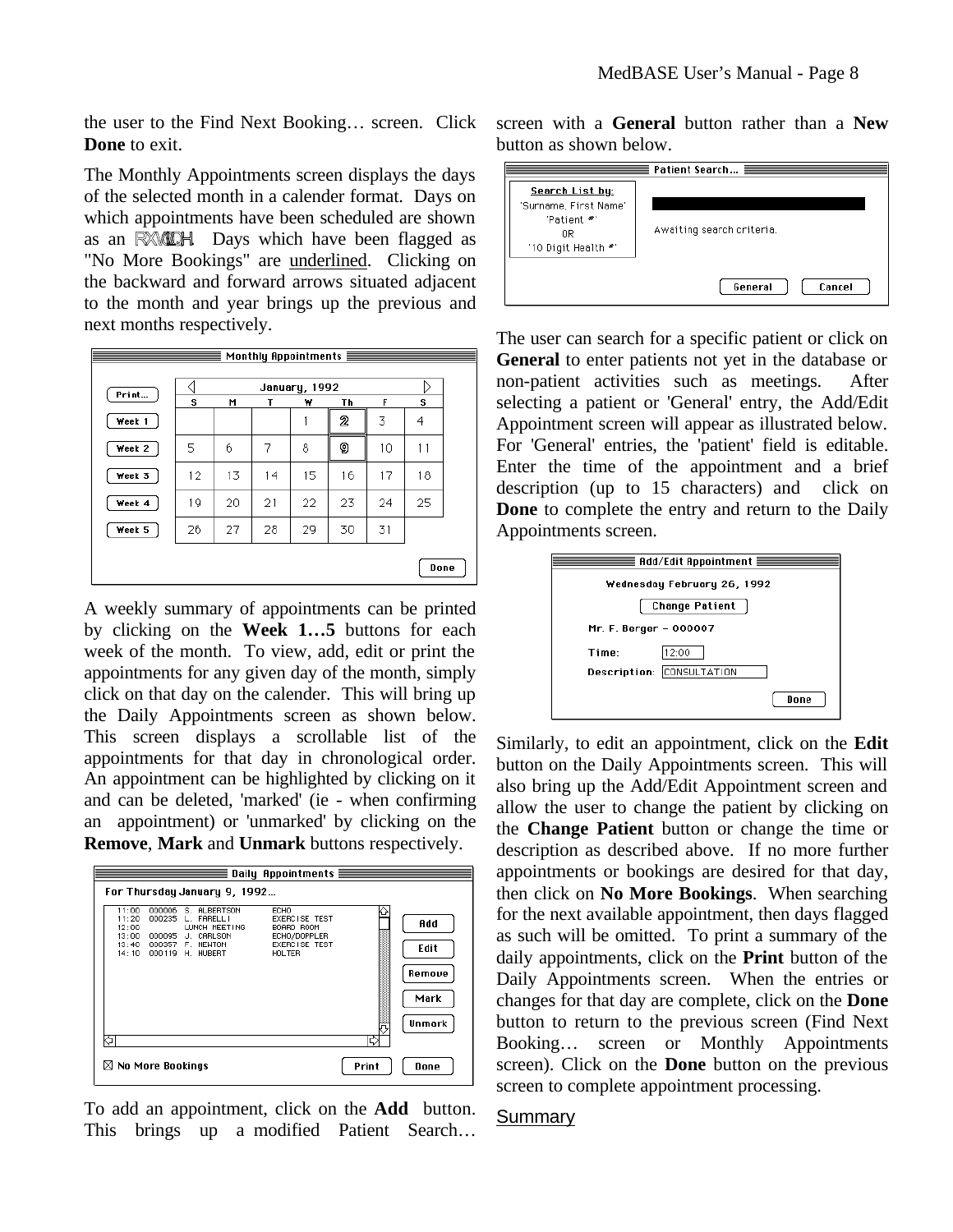Selecting the Summary menu option from the Patient menu brings up the Patient List / Export screen as illustrated below. This screen allows the user to browse, print or export a summary for a subset of patients by specifying any or each of 4 parameters: **Sex**, **Age**, date of **Last Visit** and **Identifier**. A summary of 'J8' patients can also be generated (see Page 19 for details)

|                                                | Patient List / Export $\equiv$                           |  |  |  |  |  |  |
|------------------------------------------------|----------------------------------------------------------|--|--|--|--|--|--|
|                                                | <u>List Patients with the Following Characteristics:</u> |  |  |  |  |  |  |
| Sex                                            | Male patients only.                                      |  |  |  |  |  |  |
| Age                                            | Age greater than 70.                                     |  |  |  |  |  |  |
| <b>Last Visit</b><br>On or after Jan. 1, 1991. |                                                          |  |  |  |  |  |  |
| Identifier                                     | Includes 'CHE'.                                          |  |  |  |  |  |  |
|                                                | Print<br><b>Export</b><br><b>Browse</b><br>Done          |  |  |  |  |  |  |

Click the **Browse** button to view the patients who match the chosen criteria as shown below.

|                |                   | Scroll to View Matching Patients $\equiv$ |                              |  |
|----------------|-------------------|-------------------------------------------|------------------------------|--|
| Surname        | <b>First Name</b> | Date of Birth   Identifier                |                              |  |
| <b>BISHOP</b>  | SPENCER           | 17/03/30                                  | CHF.<br><b>DCM</b><br>ANGINA |  |
| HUANG          | KAI-LEE           | 25/08/36                                  | AMI ANGINA                   |  |
| MCAFEE         | DENNIS            | 06/11/30                                  | CHF ANGINA                   |  |
| PICKERING      | ANTHONY           | 11/05/28                                  | AMI CHE                      |  |
| <b>SPENCER</b> | RNY               | 09/09/34                                  | CHF CABG                     |  |
| STONLEY        | CECIL.            | 25/03/34                                  | CABG ANGINA                  |  |
| UPSHAW         | PATRICK           | 22/02/28                                  | CHF HBP<br>HCHOL             |  |
| WII SON        | CHARLES           | 19/11/28                                  | CHE AVR                      |  |
|                |                   |                                           |                              |  |
|                |                   |                                           |                              |  |
|                |                   |                                           |                              |  |
|                |                   |                                           |                              |  |
|                |                   |                                           |                              |  |
|                |                   |                                           |                              |  |

Click the **Print** button to print the patient summary.

Click the **Export** button to export the patient information to a text file. This file can be used for importing patients into another MedBASE program or into other programs which accept a tab-delimited text file such as Microsoft Excel® or most word processing applications. The File Save dialogue window will appear prompting the user to 'Insert Export Diskette'. After the file has been successfully written, the diskette will be automatically ejected.

Click the **Done** button to exit this screen.

Labels

Patient labels can be printed using Avery AL-120 label sheets (14 labels per page) with a laser printer or with a non-laser printer equipped with a sheet feeder. After selecting the Labels menu option, the Print Patient Labels screen will appear as shown at the top of Page 8.

|                                        | <b>Print Patient Labels</b> |
|----------------------------------------|-----------------------------|
| <b>Print List</b>                      | $\bigcirc$ Address Labels   |
| 83 ANDERSON, DIANE<br>91 AUSTIN, FRANK | Chart Labels                |
| 74 BROWN, DAVID                        | Add                         |
|                                        | Remove                      |
|                                        | Clear                       |
|                                        | <b>Start Position:</b>      |
|                                        | Number of Labels:   1       |
|                                        | Print<br>Done               |

Choose chart labels or address labels by clicking the appropriate radio buttons. Chart labels are useful both for patient charts and lab requisitions and contain detailed patient information. Clicking the **Add** button brings up the Patient Search… screen as described on Page 3. The selected patient is added to the print list. To remove a patient from the print list, highlight the patient in the print list and click the **Remove** button. To remove all names from the the print list, click the **Clear** button. The Start Position allows you to use a label sheet which has been partially used. For example, if the first 3 labels have been previously used, set the start position to '4' to use the remainder of the sheet. If more than 1 label per patient is desired, then set the Number of Labels accordingly. Click the **Print** button to print labels for patients in the print list. Click the **Done** button to exit.

#### Review Claims

The Review Claims menu option of the patient menu allows you to review all claim information for a particular patient. When a claim is open, selecting Review Claims will generate a claims review for the active patient only. Otherwise, the Patient Search… screen will appear and any patient can be selected. If there are no claims for this patient under the current provider, a message will appear stating that no claims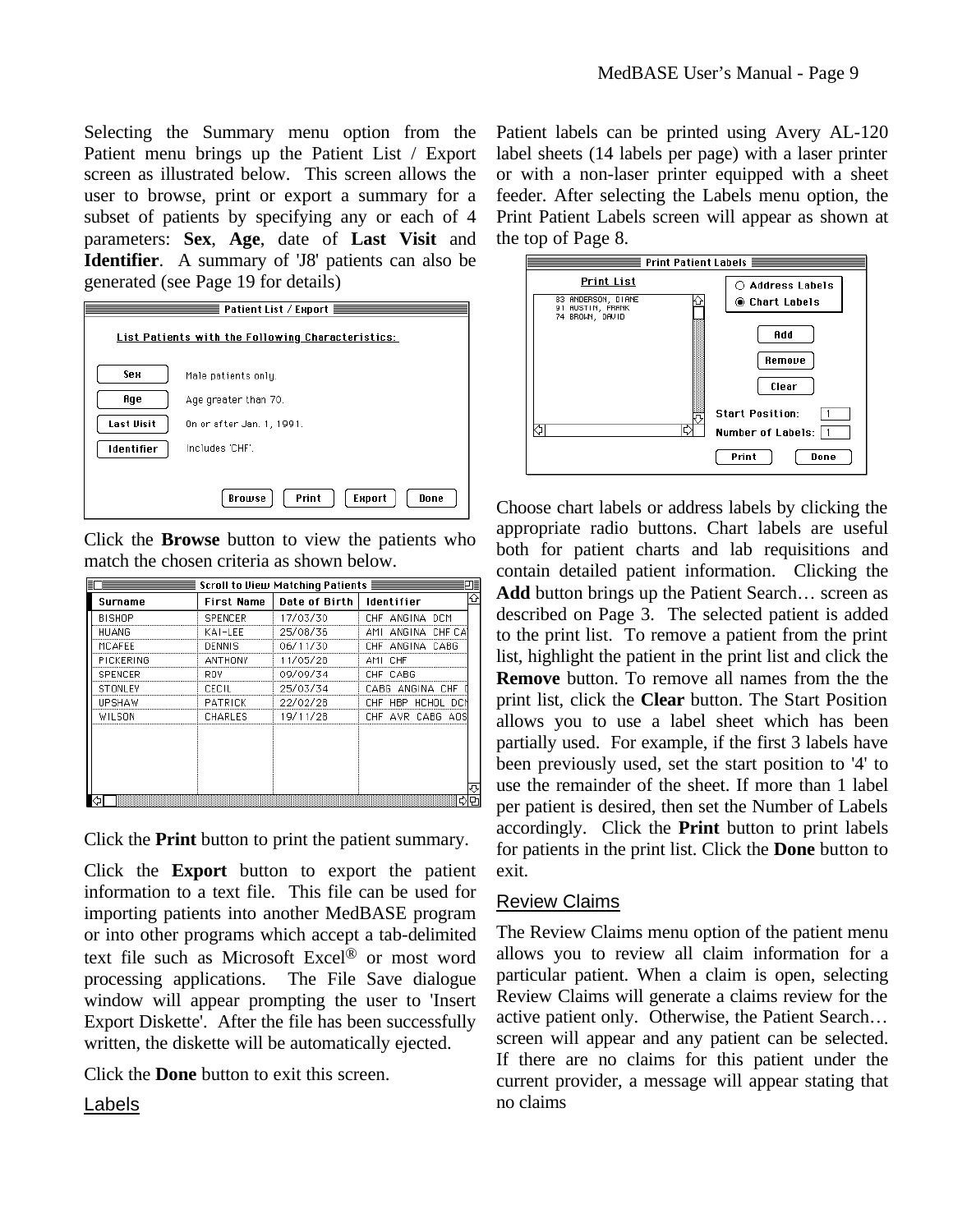| Review Claims $\equiv$<br>CHF CABG<br>Mr. A. Spencer - 000322<br>Choose |                                  |                                              |                                         |                                 |                                 |                          |                              |                                                    |   |
|-------------------------------------------------------------------------|----------------------------------|----------------------------------------------|-----------------------------------------|---------------------------------|---------------------------------|--------------------------|------------------------------|----------------------------------------------------|---|
|                                                                         |                                  | Provider: Dr. J. Allison - 0000-224840-60    |                                         |                                 |                                 |                          |                              |                                                    |   |
| $Acct =$                                                                |                                  | Date                                         | Service                                 | <b>Fee</b><br><b>Billed</b>     | Fee<br>Paid                     | Dx.                      | Payee                        | <b>Status</b>                                      |   |
| 000167<br>000167<br>004292<br>004292                                    | inpt.<br>Inpt.<br>Inpt.<br>Inpt. | 23/03/90<br>23/03/90<br>20/07/91<br>21/07/91 | <b>A603R</b><br>C101A<br>G401A<br>G401A | 52.40<br>7.70<br>95.85<br>95.85 | 52.40<br>7.70<br>95.85<br>95.85 | 427<br>427<br>428<br>428 | OHIP<br>OHIP<br>OHIP<br>OHIP | Reconciled<br>Reconciled<br>Submitted<br>Submitted | ↶ |
| ⇦                                                                       |                                  |                                              |                                         |                                 |                                 |                          |                              | ⇨                                                  | ᢒ |
|                                                                         |                                  |                                              | Print Past 2 Years Only                 |                                 |                                 |                          | Print                        | Done                                               |   |

were billed. If there are claims entered, the Review Claims screen will appear with a scrollable list of claim information for the selected patient as shown at the bottom of the previous column. You may choose another patient for claims review by clicking the **Choose** button which will again bring up the Patient Search… screen. When printing, the user can choose

Print All Claims Print Past 3 Years Only Print Past 2 Years Only Print Past Year Only

to print all claims or only the most recent ones as shown on the pop-up menu. The default is **Print**

**Past 2 Years Only**. Click the **Print** button to print the claim review. Click the **Done** button to exit this screen.

#### Import

The Import menu option allows you to import a group of patients from a file created by another MedBASE program. This menu option can also be used for importing patients from the 'Patient Set-Up File' supplied by OHIP (disk must first be sent to MedBASE Software Inc. for preparation).

After selecting Import, a file selection window will appear prompting you to choose the Patient Import file as shown below. Only files created by MedBASE using the Export option can be imported. Choosing a non-MedBASE file will result in a warning message and the file will not be imported.

| <b>Choose Patient Import File</b> | 图 MedBill 2           |
|-----------------------------------|-----------------------|
| $[3]$ MedBill 2                   | Eject                 |
| Patients1.enp                     | Drive                 |
| <b>All Files</b>                  | <b>Open</b><br>Cancel |

After selecting a valid Import file, the Importing Patients… screen will appear with a status bar indicating progress.

| Importing Patients                                  |          |      |
|-----------------------------------------------------|----------|------|
| Total Patients In File:<br>Total Patients Imported: | 57<br>46 | Done |

Duplicate patients will not be imported and the screen will indicate the total patients in the Import file and the total imported. Click the **Done** button to exit.

#### Card Reader…

New patient information can be entered and the information of existing patients can be updated with the use of a Magnetic Card Reader. Select the Card Reader menu option from the Patient menu. After selecting the Card Reader menu option, a Magnetic Card Reader dialogue screen will appear as shown below.



To cancel, press any key. To enter the patient information, run the Health Card through the card reader (magnetic strip down and back). As with new patients entered via the New… menu option, the program will search for a patient with a Health # or name matching that read from the magnetic strip of the Health Card. If an existing patient matches these parameters, then a message will appear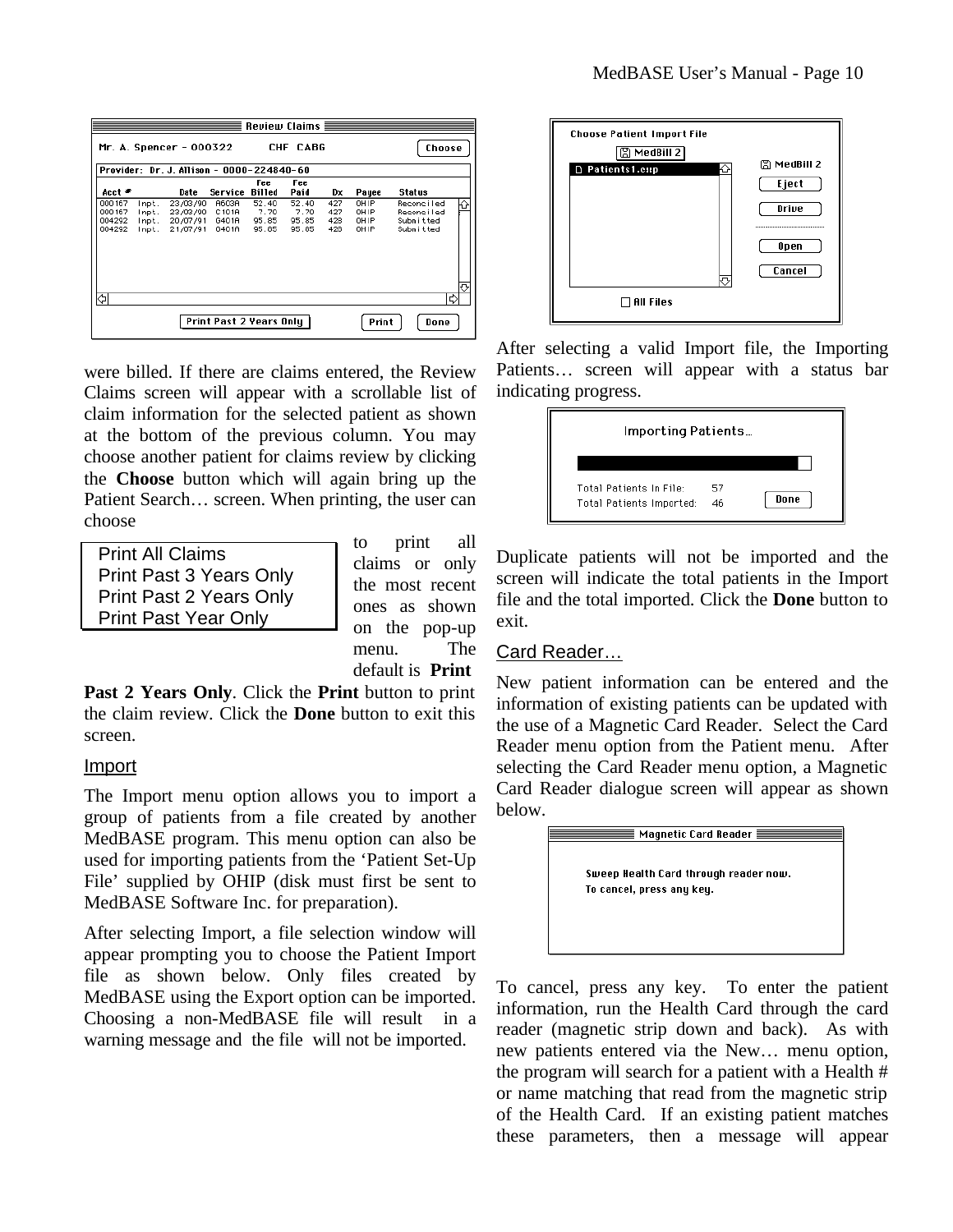informing the operator as described in the New… menu option section. Information from the magnetic strip will be used to update the database only if the date of the card is newer than the date of previous cards used with MedBASE for this patient.

If the card is from a new patient, a new Patient Information Screen appears, displaying the Health #, Version #, patient surname, first name and initial, date of birth and sex as read from the magnetic strip, as well as the default values for City, Province and Area Code. The remaining patient data can then be entered on the Patient Information screen as described for the Select menu option.

#### **Physician Menu:**

|  |  |                         | <b>Chain and Search Team of the Search State Search State Search State Search State State State Search State State</b> |
|--|--|-------------------------|------------------------------------------------------------------------------------------------------------------------|
|  |  | Select<br>New<br>Labels |                                                                                                                        |
|  |  |                         |                                                                                                                        |
|  |  |                         |                                                                                                                        |

#### Select…

The Select… option allows you to select a referring physician for editing of physician information. Upon selecting Select…, the Physician Search… screen will appear as shown below.

|                                                                        | Physician Search          |
|------------------------------------------------------------------------|---------------------------|
| <b>Search List by:</b><br>'Surname, First Name'<br>0R<br>'Physician *' | Awaiting Search Criteria. |
|                                                                        | Cancel<br>New             |

By typing in either: (a) the referring physician's **surname, first name** or any portion thereof, or (b) the **Physician #**, the corresponding physician will be found almost immediately. If more than 1 physician matches the search criteria, as when a partial name is entered (eg - "M"), then these referring physicians will be displayed in a Referring Physician Browse Window as shown below.

|          | Select Physician and Close Window $\equiv$ |                   |  |
|----------|--------------------------------------------|-------------------|--|
| Surname  | <b>First Name</b>                          | Billing $\bullet$ |  |
| Cancel   |                                            |                   |  |
| MALKIN   | GEOFFREY                                   | 163618            |  |
| MICHAELS | TREVOR                                     | 225029            |  |
| MICHENER | JILLIAN                                    | 201855            |  |
| MORRISON | BRIAN                                      | 133678            |  |
| MUSTER   | JONATHON                                   | 231142            |  |
|          |                                            |                   |  |
|          |                                            |                   |  |

If the user leaves the Search Field blank and hits 'Return', then all referring physicians in the database will be displayed in the Referring Physician Browse Window. Clicking on the **New** button will allow you to enter a new referring physician as described on Page 10. Clicking on **Cancel** allows the user to exit without editing physician information. After selecting a physician , either through an exact match in the Physician Search routine or from the browse window, the Referring Physician Information Screen will then appear, allowing you to edit physician information as shown at the top of Page 10.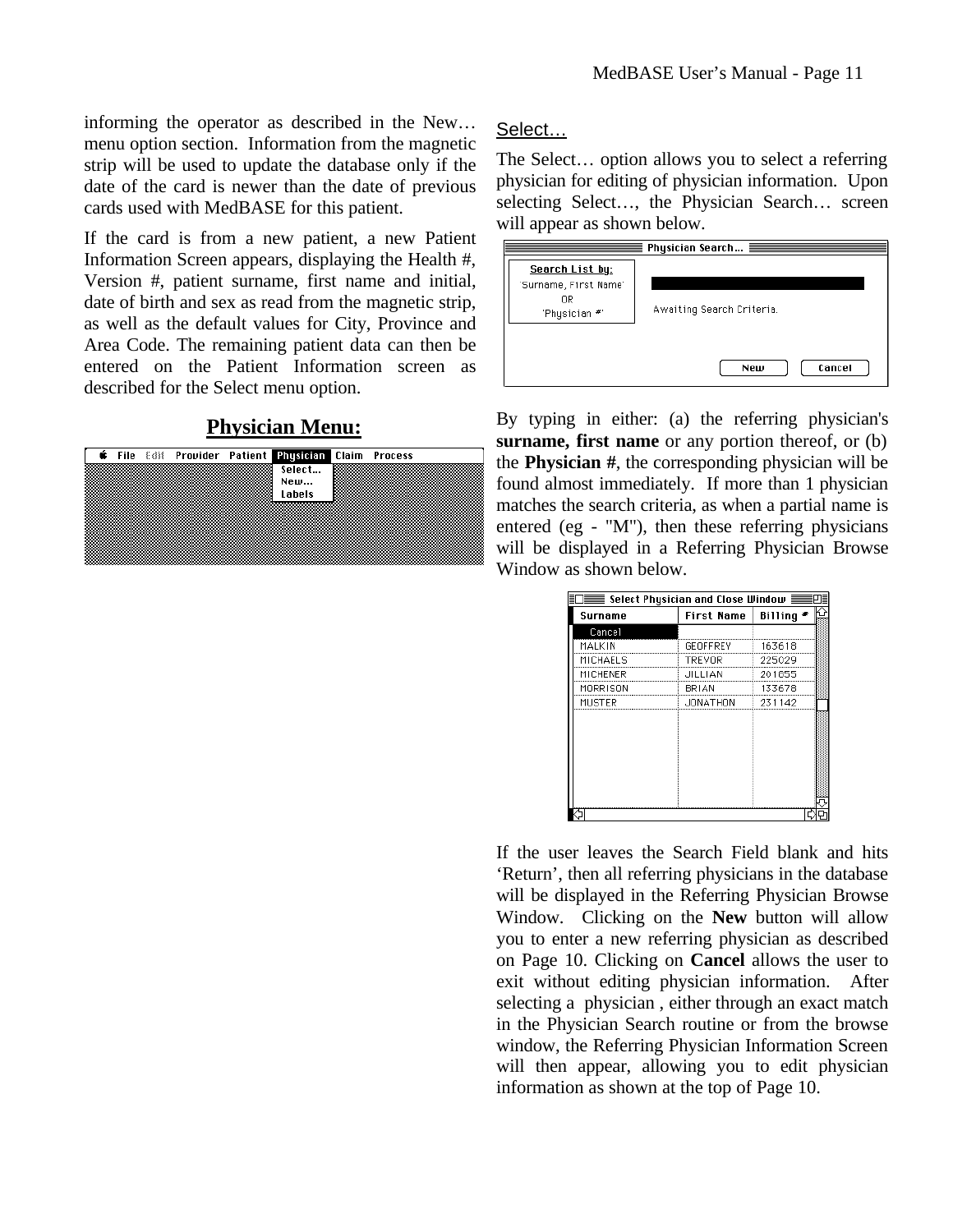|                    | Referring Physician Information <b>see</b> |  |  |  |
|--------------------|--------------------------------------------|--|--|--|
| <b>Billing No:</b> | 025991                                     |  |  |  |
| Surname:           | CARSON                                     |  |  |  |
| First Name:        | <b>EDWARD</b>                              |  |  |  |
| Address:           | 1825 COXWELL AVE.                          |  |  |  |
|                    | TORONTO, ONTARIO                           |  |  |  |
| Postal Code:       | M4C3E7                                     |  |  |  |
|                    | Delete<br>Select<br>Done                   |  |  |  |

Fields marked with an \* are required for OHIP claims.

\* **Billing #:** Enter the referring physician's 6 digit billing number. If an incorrect billing number is entered, a message "Invalid Input" will appear.

#### **Surname:**

#### **First Name:**

**Address**: Required for Physician Address Labels.

**Postal Code:** Format "ANANAN". Required for Physician Address Labels.

#### Delete

Only referring physicians without existing claims can be deleted. Clicking on the **Delete** button prompts the program to search the database for existing claims for this referring physician. If any are found, a warning message will appear "Cannot delete physician due to existing claims". If there are no existing claims, a message will appear asking to confirm if you want to delete the physician. Click **Yes** to delete the patient or **No** to cancel.

#### Select

Clicking the **Select** button will bring up the Physician Search… screen as described on Page 9, allowing the user to either edit or view the information of another physician or to enter a new physician as described in the New menu option section below.

#### Done

Click the **Done** button to leave the Referring Physician Information screen. Any changes will be saved.

#### New…

New referring physicians can be entered either by clicking the **New** button on the Physician Search… screen or by selecting the New… menu option from the Physician menu. After selecting the New… menu option, a blank Referring Physician Information screen will appear. Enter the referring physician's OHIP billing number. If this field is left blank, and 'Return' is hit, a new referring physician is not entered and the screen is exited. If an entry is made, the program will then search for this number in the Referring Physician database. If one already exists, a message indicating this will appear and the screen is exited. If this is a new and valid number, the remaining referring physician data can then be entered on the Referring Physician Information screen as described for the Select menu option.

#### Labels

Referring physician address labels can also be printed using Avery AL-120 label sheets with a laser printer or a non-laser printer equipped with a sheet feeder. After selecting the Labels menu option, the Print Physician Labels screen will appear as shown at the top of the next column.

| ≣                                                                           | Print Physician Labels =           |
|-----------------------------------------------------------------------------|------------------------------------|
| <b>Print List</b>                                                           |                                    |
| 288357 CHARLTON, PETER<br>028894 FRANCIS, EDWARD<br>231142 MUSTER, JONATHON | Add<br>Remove<br>Clear             |
|                                                                             | Start Position: 5<br>Print<br>Done |

Clicking the **Add** button brings up the Physician Search… screen as described on Page 9. After selecting the desired physician, the physician is added to the print list. To remove a physician from the print list, highlight the physician in the print list and click the **Remove** button. To remove all names from the the print list click the **Clear** button. The start position allows you to use a label sheet which has been partially used, as described in the Patient Labels section on Pages 7-8. Click the **Print** button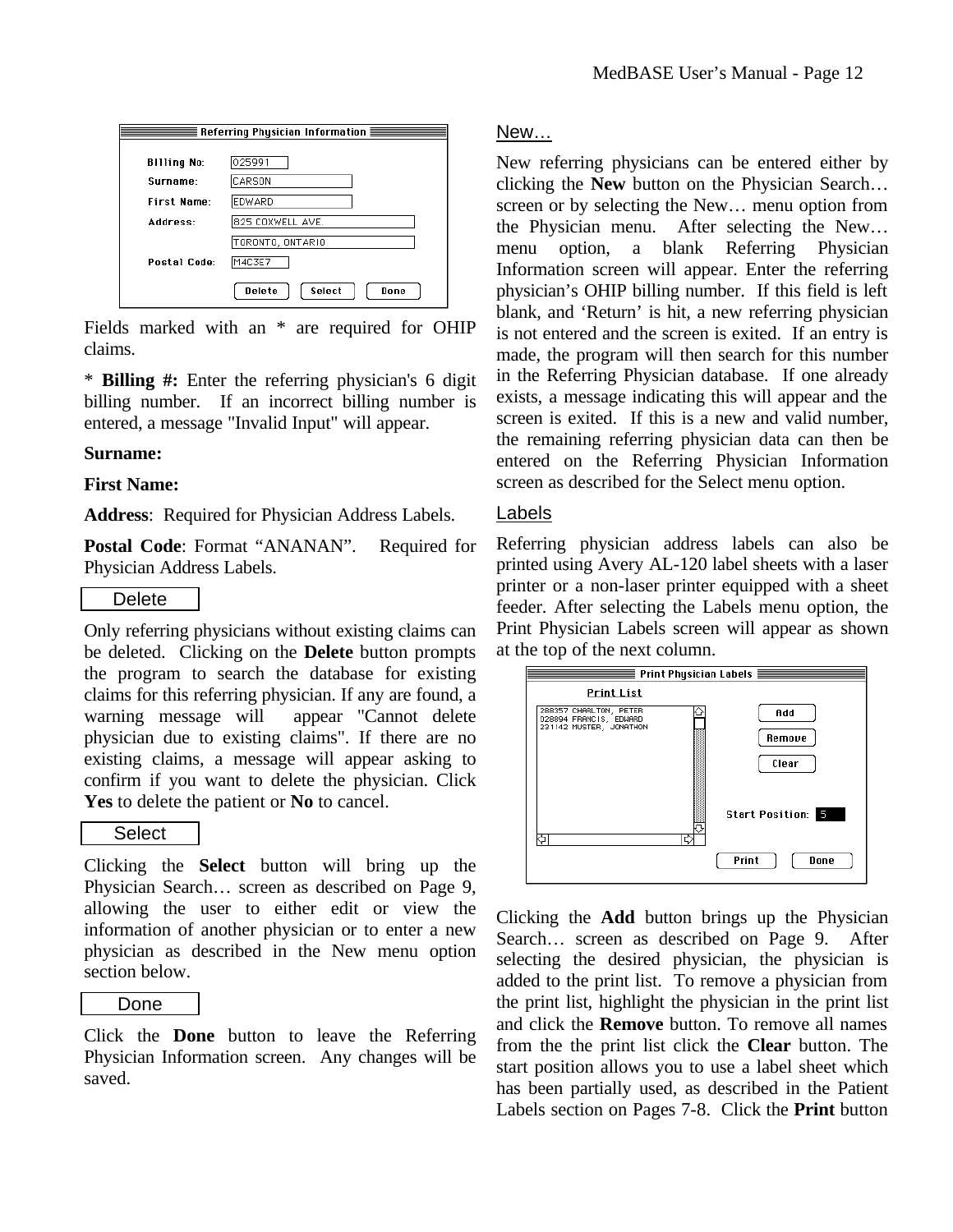to print address labels for physicians in the print list.



#### Select…

The Select… menu option allows the user to select a claim for editing of claim information. If there are no unsubmitted claims for the current provider, a alert message will appear indicating this. Otherwise, choosing Select… (or the keyboard equivalent, Command-S), brings up the Claim Select… screen as shown below. Only unsubmitted claims (ie - Status  $=$  'Saved') for the active provider can be accessed.

| Search List by:<br>'Surname, First Name' | Unsubmitted Claims Only:  |
|------------------------------------------|---------------------------|
| 0R<br>'Account *'                        | Awaiting search criteria. |
|                                          | Cancel                    |

By typing in either: (a) the patient's **surname, first name** or any portion thereof, or (b) the claim **Account #**, the corresponding claim will be found almost immediately. Searching on Account # will yield only one match (if found). If searching on the patient's name, then often, more than 1 claim will match the search criteria, and these claims will be displayed in a Claim Browse Window as shown below, displaying the claims in order of Account Number.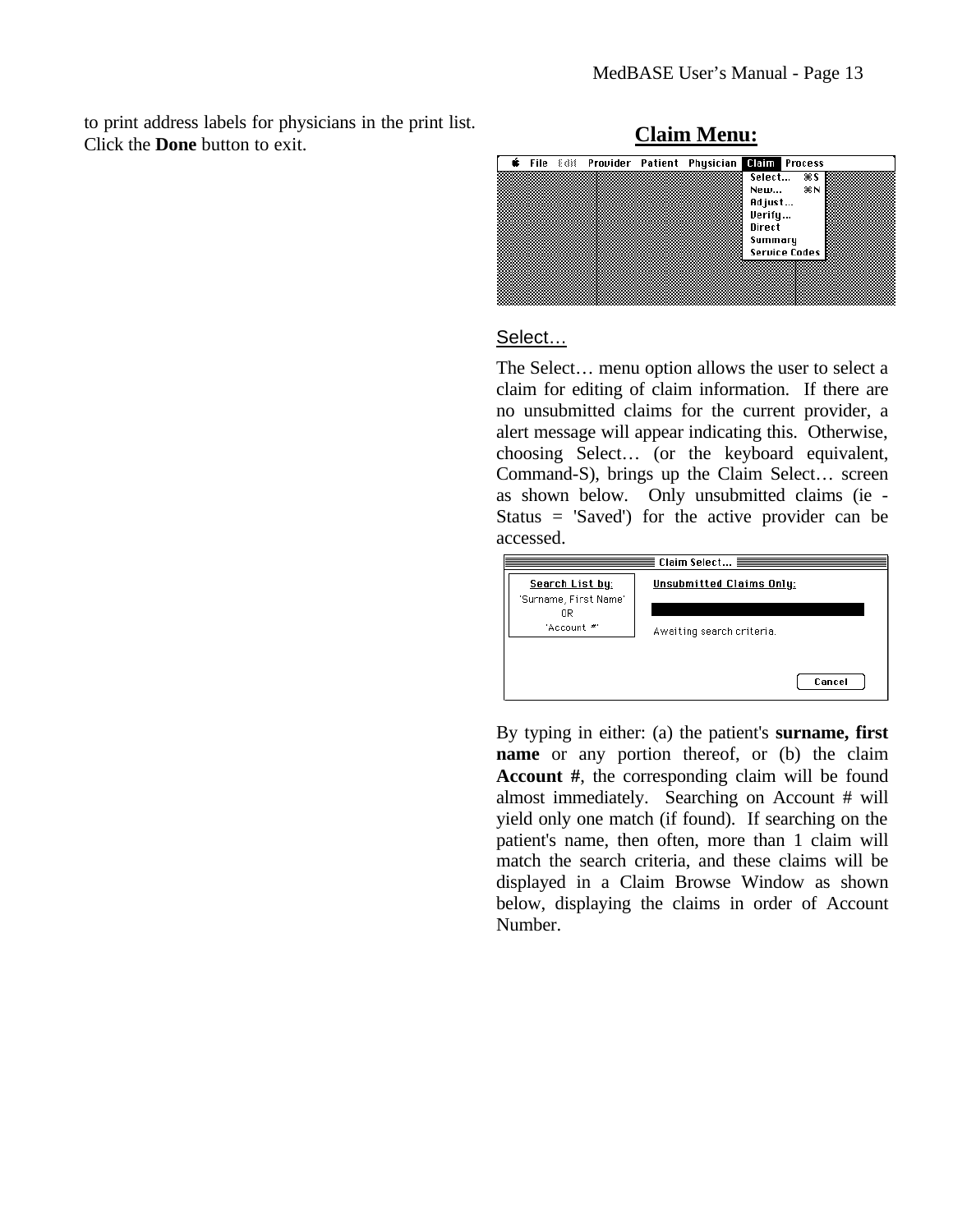|                     | Select Claim and Close Window |           |                 |  |
|---------------------|-------------------------------|-----------|-----------------|--|
| <b>Patient Name</b> | Account <sup>≠</sup>          | Patient * | Service Date    |  |
| Cancel              |                               |           |                 |  |
| M. ELMORE           | 6189                          | 3351      | 20/01/92        |  |
| M. ELMORE           | 6191                          |           | 3301 17/01/92   |  |
| M. ELMORE           | 6520                          | 3660      | 14/03/92        |  |
| M. ELMORE           | 6610                          |           | 3660   18/03/92 |  |
|                     |                               |           |                 |  |
|                     |                               |           |                 |  |
|                     |                               |           |                 |  |
|                     |                               |           |                 |  |
|                     |                               |           |                 |  |
|                     |                               |           |                 |  |
|                     |                               |           |                 |  |
|                     |                               |           |                 |  |
|                     |                               |           |                 |  |

If the user leaves the Search Field blank and hits 'Return', then all Unsubmitted Claims will be displayed in the Claim Browse Window for the active provider. Clicking on **Cancel** allows the user to exit without entering the Claim Form screen. Otherwise, the Claim Form screen will appear as shown below. A given claim account contains anywhere from 1 to 8 claim items. After selecting the desired claim and closing the window, the Claim Form screen will appear allowing you to edit claim information.

|                              |              | Claim Form                                                        |                             |                                        |
|------------------------------|--------------|-------------------------------------------------------------------|-----------------------------|----------------------------------------|
| Account <sup>≠</sup><br>7000 | 34<br>028428 | DR. J. ALLISON - 0000-224840-60<br>MR. W. BISHOP<br>DR. F. HORTON |                             | Provider<br>Patient<br><b>Ref Phus</b> |
| Bill<br>Code                 | Unit<br>Fee  | Service<br><b>Fee</b><br><b>Billed</b><br>Date                    | 428                         | <b>Diag Code</b>                       |
| A605A                        | 105.40       | 13/03/93<br>105.40                                                | Claim ID:                   | HOSP                                   |
| G313A                        | 8.80<br>8.80 | 13/03/93                                                          | Hospital $\bullet$ :        | 1302                                   |
|                              |              |                                                                   | Adm. Date<br>$(dd/mm/yy)$ : | 13/03/93                               |
|                              |              |                                                                   | OHIP                        | Print                                  |
|                              |              |                                                                   | Saved                       | Cancel                                 |
|                              |              |                                                                   | <b>Manual Review</b>        | 0K                                     |

**Account #:** This is the claim account number assigned by the program. This number should be recorded with any hard copy billing records or slips and is used by the program for identifying claims. This field cannot be edited.

#### Provider

To change the provider for this particular claim, click the **Provider** button. This will bring up the Provider Browse Window and the desired provider can be selected (full password protection will require entry of the appropriate password). Close the Provider Browse Window after making the

selection. This will change the provider on the Claim Form screen but does not change the current provider in the Status Bar.

#### **Patient**

To change the patient for this particular claim, either enter the patient number (if known) or click the **Patient** button. Clicking the **Patient** button will bring up the Patient Search… screen as described on Page 3. The user may select another patient or enter a new patient for the claim.

#### Ref Phys

To enter or change a referring physician for the claim, either enter the physician number (if known) or click the **Ref Phys** button. Clicking on the **Ref Phys** button will bring up the Physician Search… screen as described on Page 9. The user may select a referring physician from the database or enter a new physician for the claim.

If automatic referring physician entry is activated (see Preferences section on Pages 20-21), then the default referring physician (see Page 4) will be automatically entered when a new claim is created.

#### Diag Code

For patients with previous billings, the patient's most recent diagnosis code will already be entered as the default. The diagnosis code can be entered or changed by typing in the 3 digit diagnosis code or by clicking the **Diag Code** button. Clicking the **Diag Code** button will bring up the Diagnosis Code Browse Window.

|      | Select Diagnosis and Close Window                                     |  |
|------|-----------------------------------------------------------------------|--|
| Code | <b>Diagnosis Description</b>                                          |  |
| 428  | Congestive heart failure, acute pulmonary edema                       |  |
| 429  | All other forms of heart disease                                      |  |
| 432  | Intracranial hemorrhage                                               |  |
| 435  | Transient ischemic attack (TIA)                                       |  |
| 436  | Acute cerebrovascular accident (CVA, stroke)                          |  |
| 437  | Chronic cerebrovascular disease (old CVA), hypertensive encephalopa   |  |
| 440  | Generalized arteriosclerosis, atherosclerosis                         |  |
| 441  | Aortic aneurysm (thoracic or abdominal, non-syphilitic)               |  |
| 443  | Raynaud's disease, Buerger's disease, peripheral vascular disease, in |  |
| 446  | Polyarteritis nodosa, temporal arteritis                              |  |
| 447  | Other disorders of arteries                                           |  |
| 451  | Phlebitis, thrombophlebitis                                           |  |
| 452  | Portal vein thrombosis                                                |  |
|      |                                                                       |  |

See Page 4 in the Patient Select… section for more information on diagnosis code entry.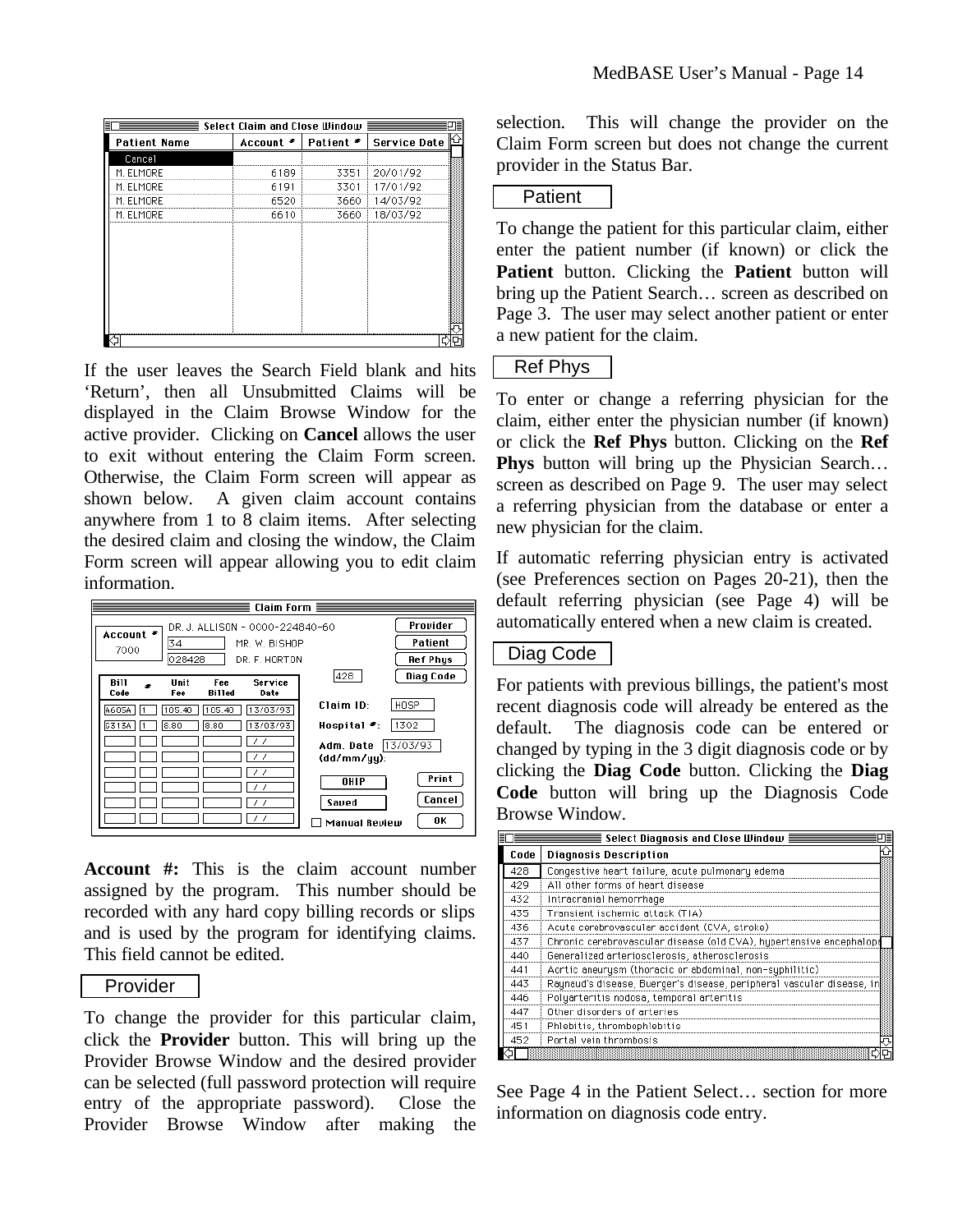**Claim ID:** An optional field, claim ID can be useful for identifying or separating groups of claims (ie different clinics, office vs. hospital practice, etc). When printing claim summaries, claim ID can be used to identify groups of claims (see Page 15). If not needed, simply leave the field blank.

**Hospital #:** You must enter the hospital or facility number as necessary. See Preferences section on Pages 20-21 for information about setting default values for Hospital #.

**Admit Date**: An admission date must be entered for hospital inpatients. If automatic Admission Date entry is activated in the Preferences section (see Pages 20-21), then the admission date of the most recent claim will be automatically entered for new claims on the same patient. This is a useful feature for patients with long-term hospitalizations.

**Bill Code**: A valid OHIP service code (format "ANNNA") must be entered here. If an incorrect service code is entered a message "Invalid Input" will appear. Up to 8 service codes can be entered per claim. All codes must end in the suffix A, B or C.

The entry of a claim item into the Claim database depends on the presence of a non-blank Bill Code. To **delete** a claim item, simply erase the Bill Code. On re-opening the Claim Form Window for that account, that claim item will be deleted.

To review billing information for a specific service code, select the Service Codes option from the Claim Menu (see Page 15).

#: The number of services for each bill code are entered in this field. For anesthetists' (C suffix) and assistants' (B suffix) fees, the # of base units are entered automatically. For these fees, the user should then add on the # of time units.

For other fees, if no entry is made, '1' is assumed. For expandable codes such as hospital visits,  $a \neq 1$ refers to visits on consecutive days starting with the Service Date.

**Unit Fee**: The unit fee for the specified billcode is entered automatically. The unit fee can be changed by manually entering a fee and hitting 'Return'.

For special visit fees, the unit fee entered will equal the greater of either the base fee or the product of the fee billed on the immediately preceding item (assessment or consultation) multiplied by the percentage shown below.

| Fee Code | <b>Percentage</b> | <b>Base Fee</b> |
|----------|-------------------|-----------------|
| 991A     | 30%               | \$9.50          |
| 993A     | 30%               | \$14.30         |
| 995A     | 30%               | \$14.30         |
| 997A     | 50%               | \$22.00         |

**Fee Billed**: The fee billed is automatically calculated and entered (equals the product of the number of services and the unit fee). The fee billed can be changed by manually changing the unit fee and hitting 'Return'.

**Service Date**: The date on which the service was rendered is entered here. If 'Automatic Date Entry' is checked off in the Preferences section (see Pages 20-21) and a value has been entered for the default date, then this date will be automatically entered in the first date field. If 'Automatic Date Entry' is checked off but the default date has been left blank, then either the admission date or the current date (if admission date is blank) is automatically entered for the first claim item. For subsequent claims items, the service date for the previous claim item is automatically entered. This feature can be disabled by unchecking 'Automatic Date Entry' in the Set Preferences screen in the Preferences section. When

| OHIP       |
|------------|
|            |
| Reciprocal |
|            |
| WCB        |
|            |
| Direct     |
|            |
|            |

disabled, the service date must be manually entered.

Use the Pop-Up menu (see adjacent figure) to select the claim billing type. OHIP is the default.

**Status**: The claim status, Not Saved or Saved, is displayed at the bottom of the Claim Form screen.

**Manual Review**: The Manual Review checkbox should be checked for claims designated as requiring manual review by OHIP.

Print

The **Print** button allows you to print an OHIP card, Reciprocal Billing card or Workman's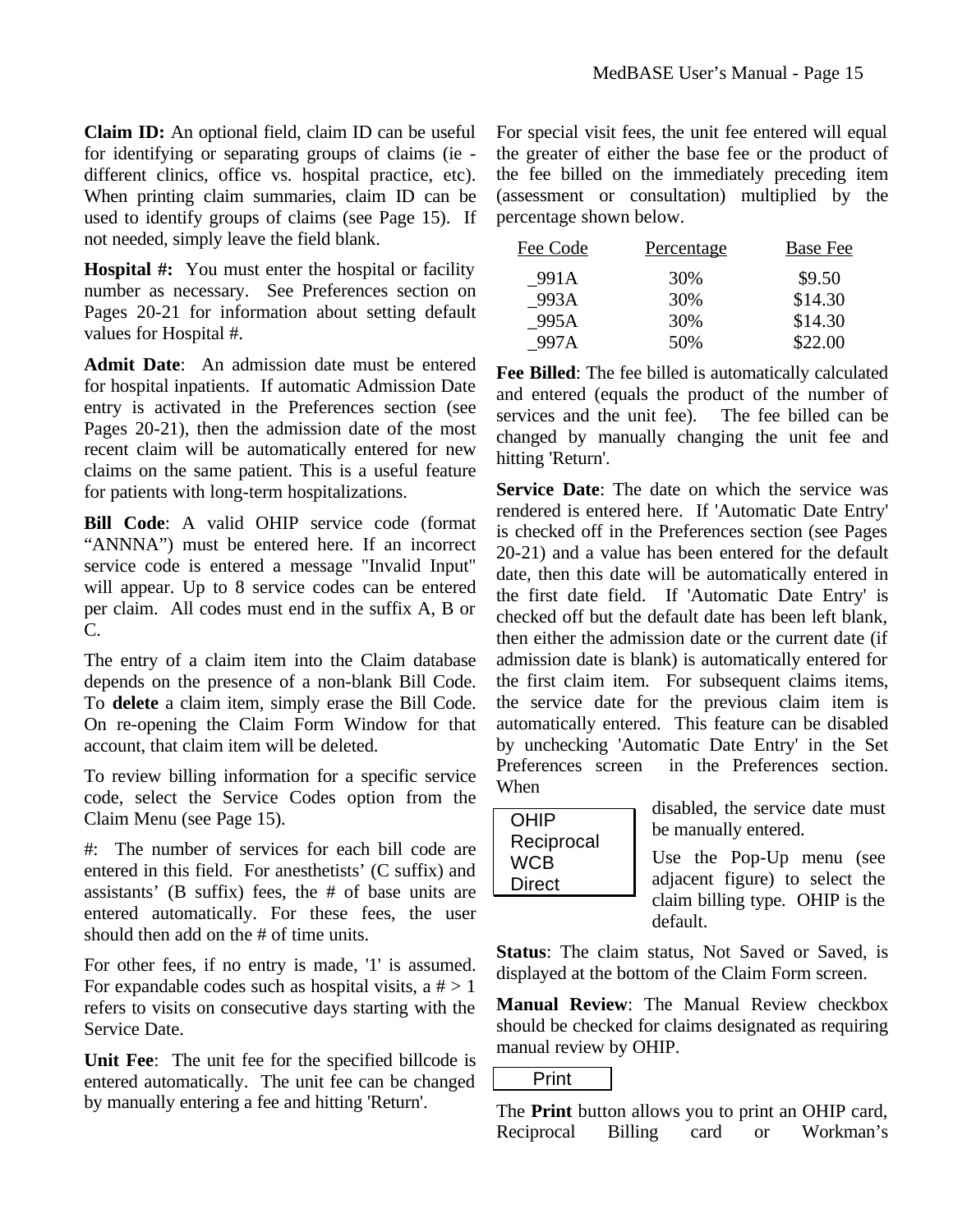Compensation Board (WCB) card for the current claim. Before printing, the user will be prompted that all changes must be saved.

Claims with a Direct claim billing type cannot be printed directly from the Claim Form screen. See the section on **Direct** claims on Page 14 for details about printing invoices for directly billed patients.

#### Cancel

The **Cancel** button allows you to leave the claim edit screen without saving any changes made. A message window will appear asking you to confirm that this is what you intend to do.

#### **OK**

Clicking the **OK** button will leave the claim edit screen and save any changes.

#### New…

Selecting the New… menu option from the claim menu (or entering the keyboard equivalent, Command-N), brings up a screen identical to the Patient Search… screen (described on Page 3) but with the heading "Choose Patient for New Claim…" as shown below.

|                                                                                      | Choose Patient for New Claim $\equiv$ |
|--------------------------------------------------------------------------------------|---------------------------------------|
| Search List by:<br>'Surname, First Name'<br>'Patient *'<br>0R<br>'10 Digit Health *' | Awaiting search criteria.             |
|                                                                                      | Cancel<br>New                         |

The user can select a patient from the database or enter a new patient. A new Claim Form screen will then come up for this patient with the current provider as the default provider. The most recent diagnosis code of the selected patient is entered as well. The default referring physician is blank. Data is entered in the fields as described for the Select… menu option. Values for Referring Physician, Hospital # and Admit Date will appear as specified in the Set Preferences screen as described in the Preferences section on Pages 20-21. Details of Claim Form entry are described under the Select… menu option.

The Adjust menu option of the Claim menu is used for making changes to claims that have already been submitted. To avoid conflicts with OHIP, only certain fields can be edited, once claims have been submitted.

After selecting Adjust, the Claim Adjust… screen will appear as shown below. Unlike the Claim Select… screen, this screen allows you to access all claims for the active provider (ie - unsubmitted, submitted, discrepant and reconciled claims).

| Search List by:             | All Claims:               |        |
|-----------------------------|---------------------------|--------|
| 'Surname, First Name'<br>0R |                           |        |
| 'Account *'                 | Awaiting search criteria. |        |
|                             |                           |        |
|                             |                           | Cancel |

As with Claim Select…, typing in either: (a) the patient's **surname, first name** or any portion thereof, or (b) the claim **Account #**, will bring up the the Claim Browse Window if more than 1 claim matches the search criteria or the Adjust Claim… screen if only 1 claim matches the criteria.

The data that can be edited on the Adjust screen status includes Health #, Version #, Date of Birth, Fee Paid, Claim Status (ie - Saved, Submitted, Discrepancy, or Reconciled) and Billing Type (ie - OHIP, Reciprocal, WCB or Direct). The Adjust Claim… screen is useful for performing manual reconciliation for directly billed claims as well as for correcting and resubmitting rejected machinereadable claims. OHIP claims with incorrect Health #, Version # or Date of Birth are not processed and a paper listing of these is sent back to the provider monthly on an OHIP Error Report. This information can be corrected on the Adjust Claim… screen and the claim can then be re-submitted by simply changing the status to Saved from Submitted. The claim account will be automatically included in the next billing submission. The Adjust Claim… screen is shown below.

Adjust…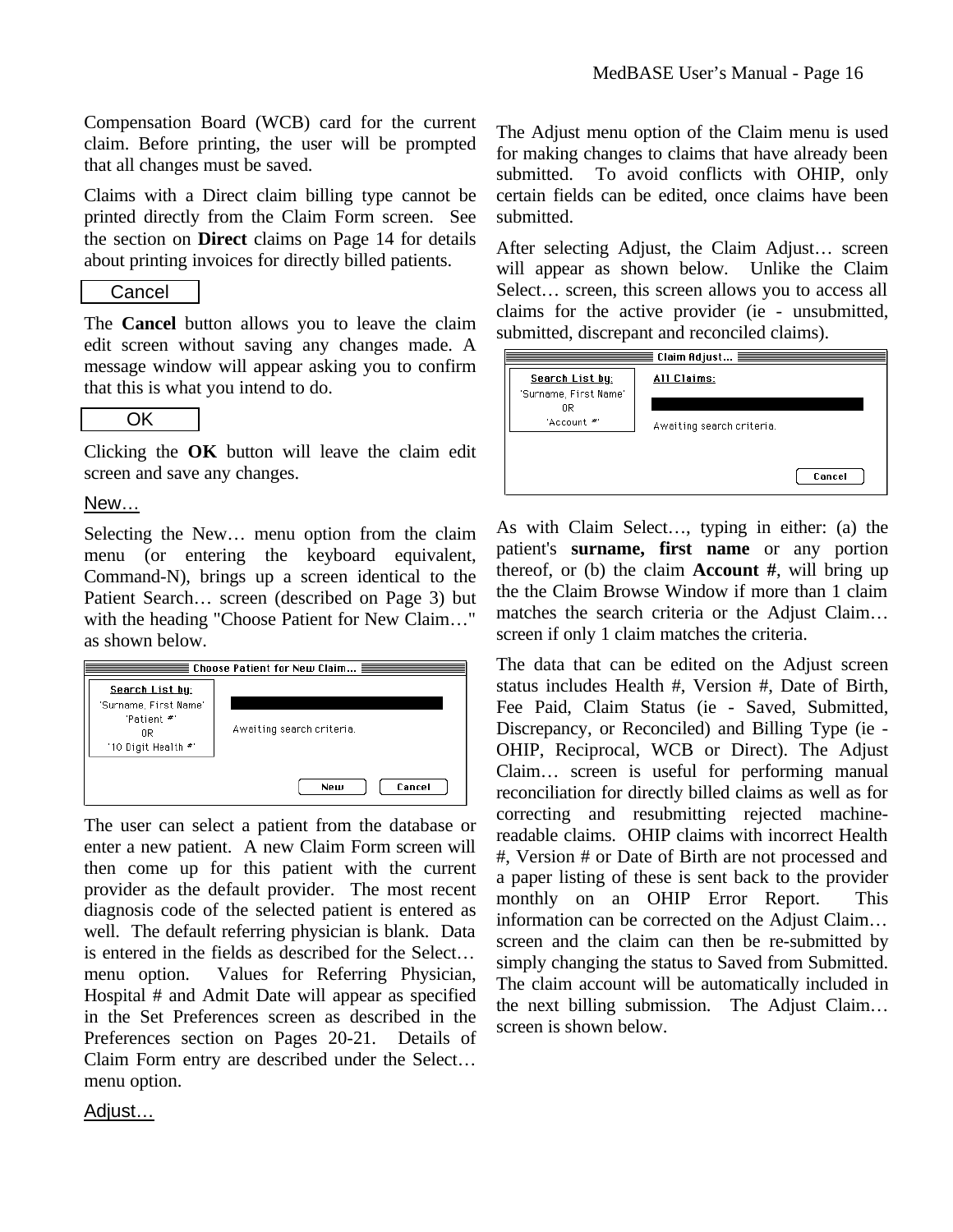|                                                               |                |                                     |                                  |             | Adjust Claim    |               |                      |
|---------------------------------------------------------------|----------------|-------------------------------------|----------------------------------|-------------|-----------------|---------------|----------------------|
| <b>Provider: DR. J. ALLISON - 0000-224840-60</b><br>Account * |                |                                     |                                  |             |                 |               |                      |
| 4292                                                          |                | Patient: 322<br>MR. ANTHONY SPENCER |                                  |             |                 |               |                      |
|                                                               |                |                                     | Health <sup>•</sup> : 7428758481 |             |                 |               | Version *:<br>10.    |
| Bill<br>Code                                                  |                | Unit<br>Fee                         | Fee<br>Billed                    | Fee<br>Paid | Service<br>Date | <b>Status</b> | $D.0.B.$ (dd/mm/yy): |
| A605A                                                         |                | 105.40                              | 105.40                           |             | 17/07/93        | Saved         | 25/03/34             |
| C602A                                                         | $\mathbf{1}$   | 17.10                               | 17.10                            |             | 18/07/93        | Saved         |                      |
| C608A                                                         | $\overline{1}$ | 17.10                               | 17.10                            |             | 19/07/93        | Saved         | Saved                |
| C101A                                                         | $\overline{1}$ | 7.70                                | 7.70                             |             | 19/07/93        | Saved         | OHIP                 |
|                                                               |                |                                     |                                  |             | 77              |               |                      |
|                                                               |                |                                     |                                  |             | $\prime$ /      |               | Choose               |
|                                                               |                |                                     |                                  |             | $\prime\prime$  |               |                      |
|                                                               |                |                                     |                                  |             | 77              |               | Done                 |

Change the data for Health #, Version # and Date of Birth as necessary. Enter or change the fee paid as necessary for the appropriate claim items.

| Saved       |
|-------------|
| Submitted   |
| Discrepancy |
| Reconciled  |

You can use this Pop-Up menu to change the claim status for all of the items in the claim. If discrepancy is chosen, a warning message will appear, asking if you

want to change the status of all claim items to "Discrepancy".

| <b>OHIP</b>   | You can use this Pop-Up          |
|---------------|----------------------------------|
| Reciprocal    | menu to change the billing       |
| <b>WCB</b>    | type for all of the items in the |
| <b>Direct</b> | claim.                           |

Clicking the **Choose** button will bring up the Claim Adjust… screen allowing you to select another claim for adjustment. Click the **Done** button to exit.

#### Verify…

The Verify… option of the Claim menu is used to check all unsubmitted OHIP, Reciprocal and WCB claims belonging to the current provider for errors. The errors checked for include:

Service code excluded from machine-readable input. Diagnosis code required for this service code.

Referring physician required for this service code.

Hospital number required.

Admission date required.

Service date is after submission date.

Service date is more than 6 months old.

Service date is after admission date.

Missing Health number for this patient.

Missing date of birth for this patient.

Reciprocal Claims require a specified province. Reg# for  $\langle$ province $\rangle$  must be  $\angle$  digits Manual review required for this claim.

If errors are found an error report window will appear as shown below. Click **Print** to print a report of these errors. Errors can then be corrected by selecting the corresponding claim accounts using the Select… menu option on the Claim menu. Click **Done** to exit.

| Acct <sup>*</sup> | Service      | Date                  | Error                               |  |
|-------------------|--------------|-----------------------|-------------------------------------|--|
| 000175            |              | A605A 18/04/91        | Diagnosis code required             |  |
| 000175            |              | C602A 19/04/91        | Diagnosis code required             |  |
|                   | 000176 A603A | 25/04/91              | Service date after admission date   |  |
|                   |              | 000177 A605A 04/05/91 | Referring physician required        |  |
|                   |              | 000178 A603A 09/11/90 | Service date more than 6 months old |  |
|                   |              | 000179 A603A 09/04/91 | Missing OHIP & Health number        |  |
|                   |              |                       |                                     |  |
|                   |              |                       |                                     |  |
|                   |              |                       |                                     |  |
|                   |              |                       |                                     |  |
|                   |              |                       |                                     |  |
|                   |              |                       |                                     |  |
|                   |              |                       |                                     |  |

**NOTE** - Only one error is reported for any claim item. It is advisable to reverify after correcting the first batch of errors before proceeding with billing to ensure that a second unrecognized error was not present.

#### **Direct**

Use the Direct option of the claim menu to print an invoice or statement of account for patients who are billed directly. If no unsubmitted Direct claims are available, a message will appear, alerting you to this. Otherwise, the Patient Browse Window will appear, showing only patients with unsubmitted Direct claims by the current provider. Select the patient for whom you wish to print a Direct billing invoice and close the window.

When preparing an invoice, it is important to have an explanation for each Service Code so that the patient understands what he is being billed for. For all service codes with blank description fields, a Service Code screen will appear as shown below. Enter a description and click **OK** to confirm and continue.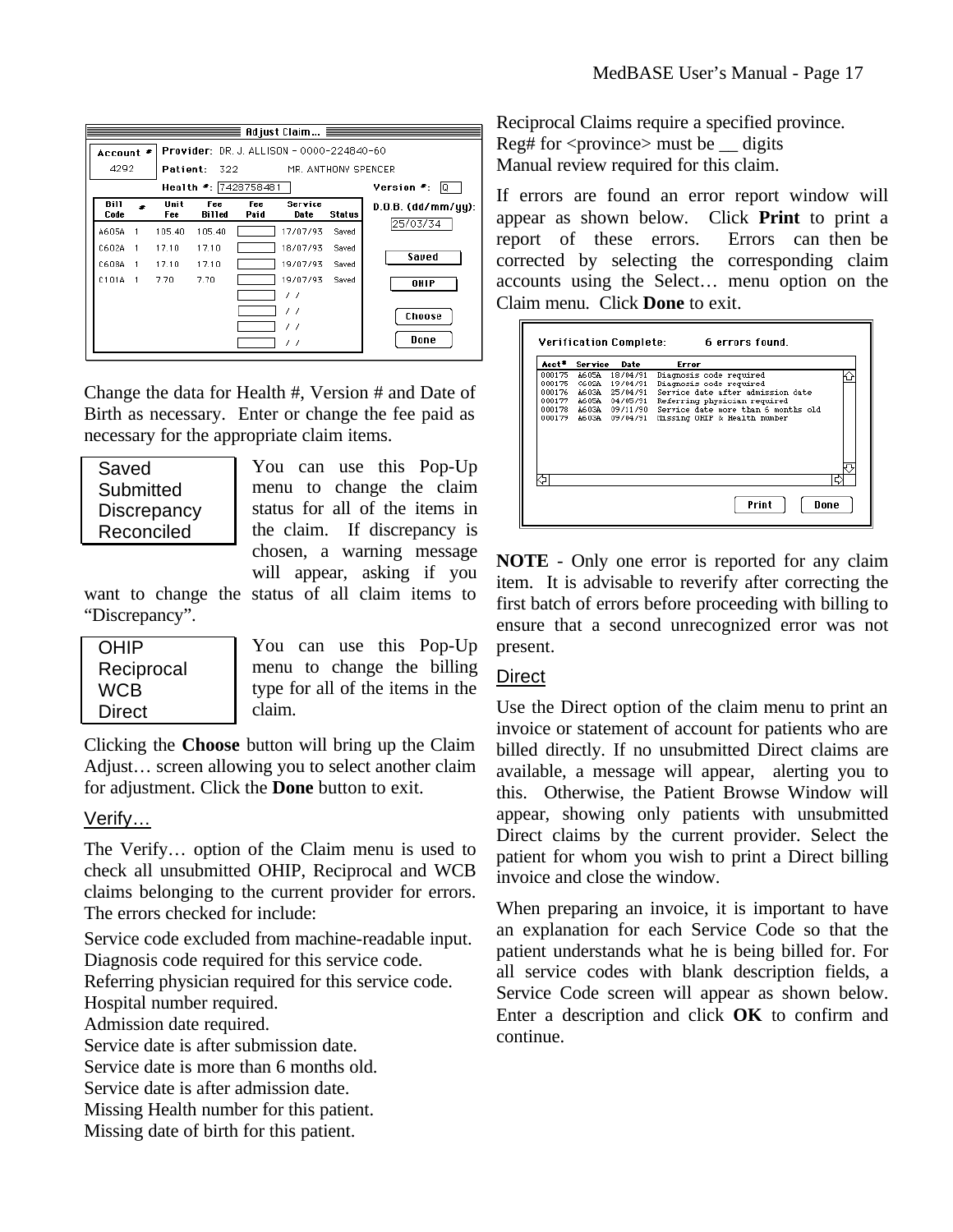

All unsubmitted directly-billed claim items will be included on the statement and may come from several claim accounts. The Direct billing statement of account will then be printed. It may be advisable to use the provider's letterhead for this report. After the statement is printed, a message will appear asking if you wish to change the status for these claims to 'submitted'. It may be useful to do this to mark that these accounts have been invoiced. However, if the user wishes to send another statement for the same claim accounts, it will be necessary to revert the claim status back to 'Saved' using **Adjust…** (see Page 13).

#### Summary

The Summary option of the claim menu is used for printing a summary for a defined subset of claims for a particular provider. These claims can be defined by a date range or account range. The date range can be used for detailed daily, weekly or monthly claim summaries. The account range is useful for verifying entered data against original data (keeping track of the accounts entered in a given time period). The summary can be limited to any or all statuses of claims (ie - Unsubmitted, Submitted, Discrepant, Reconciled) and can be limited to claims with a specific Service Code or Claim ID (see Page 12). The generated report details all of the mandatory claim and patient data for each claim item as well as totals. After selecting the Summary menu option, the Claim Summary screen will appear.



To change the provider (the current provider is the default) click the **Choose Provider** button. The Provider Browse Window will appear and the desired provider can be selected (full password protection will require entry of the appropriate password). Click on the appropriate check boxes to include any or all claims according to claim status. The user can specify a specific Service Code and/or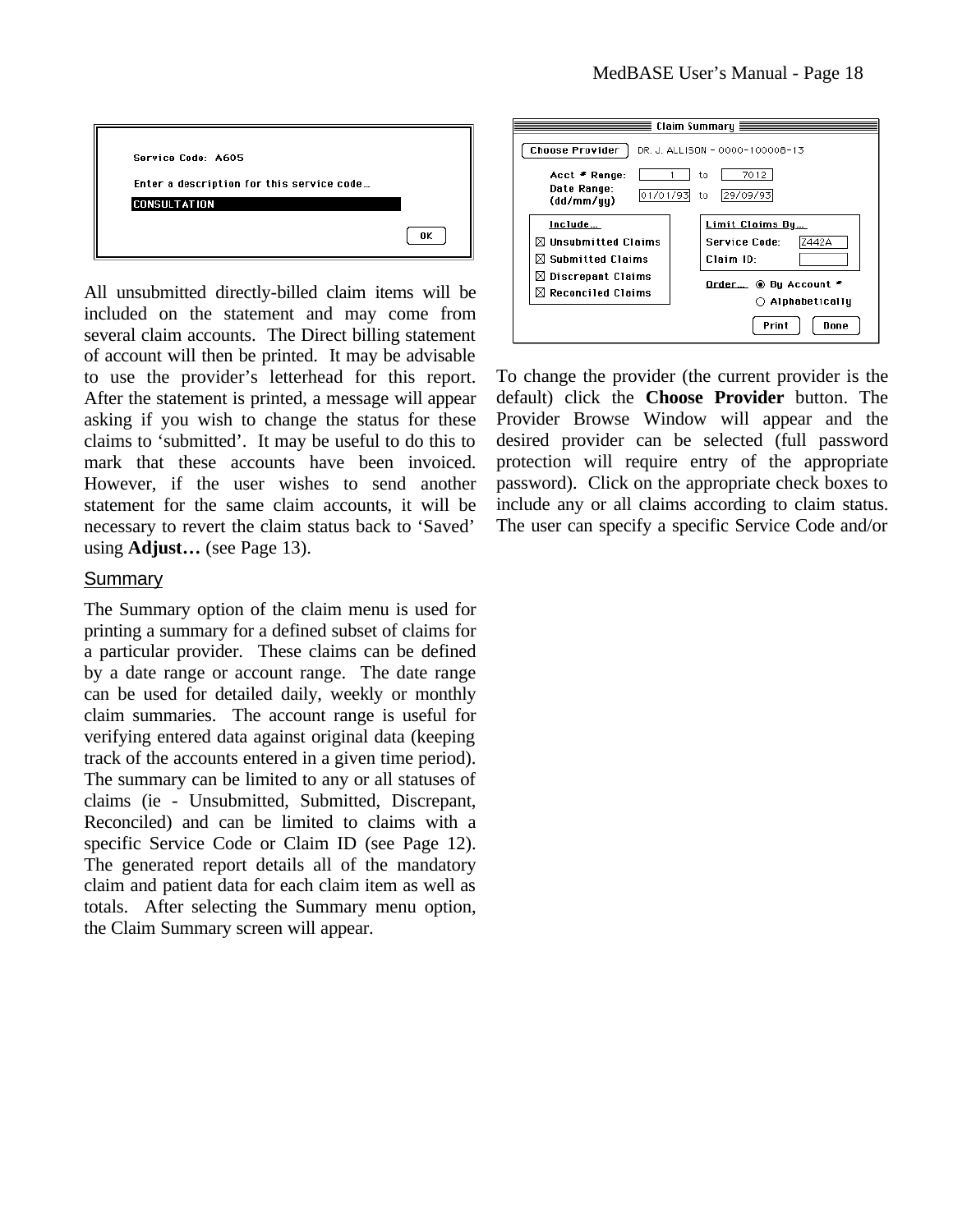Claim ID to limit the claim summary to claims matching that code / ID. To print the summary, click the **Print** button. Click the **Done** button to exit.

#### Service Codes

Selecting the Service Codes option of the claim menu will allow you to examine or edit the fees, OHIP

|                                         | Service Code Info ≣                 |
|-----------------------------------------|-------------------------------------|
| <b>R554</b><br><b>Service Code:</b>     | <b>Choose Service Code</b>          |
| Description:                            |                                     |
| Fee - A: $$270.70$<br>* Fee – B: \$9.57 | <b>Fee</b> – C: \$11.04             |
|                                         | <b>Edit Service Fees</b>            |
| <b>Consecutive Day Billing</b>          | <b>Admission Date Required</b>      |
| _  Manual Review Required               | $\Box$ Must Indicate In/Outpatient  |
| Non-machine Readable                    | $\Box$ Referring Physician Required |
| $\boxtimes$ Diagnosis Required          | ■ Hospital # Required               |
| * 3 Assistant Base Units.               |                                     |
| 4 Anesthetist Base Units                | 0K                                  |

requirements or service description for a given service code. After selecting Service Codes, the Service Code Info screen will appear as shown above. For anesthetists' and assistants' fees, the appropriate base units are displayed at the bottom of the screen. To examine or edit a different service code, enter the first 4 characters of the service code (minus the A,B or C suffix). The service code information will then appear for the entered service code. Alternatively, click the **Choose Service Code** button to bring up the Service Code Browse Window as shown below, allowing the user to select a service code from the list.

|                     | Select Service Code and Close Window $\equiv$ |  |  |  |  |  |  |
|---------------------|-----------------------------------------------|--|--|--|--|--|--|
| <b>Service Code</b> | Description                                   |  |  |  |  |  |  |
| A604                | GENERAL REASSESSMENT                          |  |  |  |  |  |  |
| 4605                | CONSULTATION                                  |  |  |  |  |  |  |
| A606                | RE-CONSULTATION                               |  |  |  |  |  |  |
| A608                | PARTIAL ASSESSMENT                            |  |  |  |  |  |  |
| A613                | GENERAL ASSESSMENT                            |  |  |  |  |  |  |
| A614                | GENERAL RE-ASSESSMENT                         |  |  |  |  |  |  |
| A615                | CONSULTATION                                  |  |  |  |  |  |  |
| A616                | REPEAT CONSULTATION                           |  |  |  |  |  |  |
| A618                | PARTIAL ASSESSMENT                            |  |  |  |  |  |  |
| A623                | GENERAL ASSESSMENT                            |  |  |  |  |  |  |
| A624                | GENERAL REASSESSMENT                          |  |  |  |  |  |  |
| A625                | CONSULTATION                                  |  |  |  |  |  |  |
| A626                | RE-CONSULTATION                               |  |  |  |  |  |  |
|                     |                                               |  |  |  |  |  |  |

To edit the service code fees, click on the Edit Service Fees button. This will bring up the Edit Service Code Fees screen as illustrated below. The user will not be able to alter certain service codes because they are invalid (ie - A603B is initially blank

and a fee cannot be assigned to it). In addition, the base fees for assistants' and anesthetists' fees cannot be edited.



**User-Defined Fees** - 25 non-OHIP, non-machinereadable codes are included in the MedBASE fee schedule and are numbered from I001A to I025A. The assignment and usage of these fees is at the discretion of the user. Their initial value is \$1.00 and this can be edited as described above. These codes cannot be included with an OHIP submission but can be used in any Direct billing claim. These fees can be used for services not covered by OHIP such as insurance forms, administration fees and disposable items.

#### **Process Menu:**

|                         | <b>Channel France State Section 1</b> Physician Claim <mark>Process</mark> |  |  |
|-------------------------|----------------------------------------------------------------------------|--|--|
| Bill                    |                                                                            |  |  |
| Profile                 |                                                                            |  |  |
| Accounting              |                                                                            |  |  |
| <b>Accts Receivable</b> |                                                                            |  |  |
| Reconcile               |                                                                            |  |  |
| Discrepancy             |                                                                            |  |  |
| Archive                 |                                                                            |  |  |
| Preferences             |                                                                            |  |  |
|                         |                                                                            |  |  |

Partial password protection limits access to the Process menu. When partial password protection is active, the selection of any option from the Process menu or changing providers while within a Process menu option will require entry of the appropriate password before proceeding.

#### Bill…

The Bill… option of the Process menu is used for creating a machine-readable file for submission to OHIP. This option is also useful for verifying submissions and for reprinting billing summaries and 'unsubmitting' OHIP submissions. After selecting Bill…, the OHIP Submission screen will appear.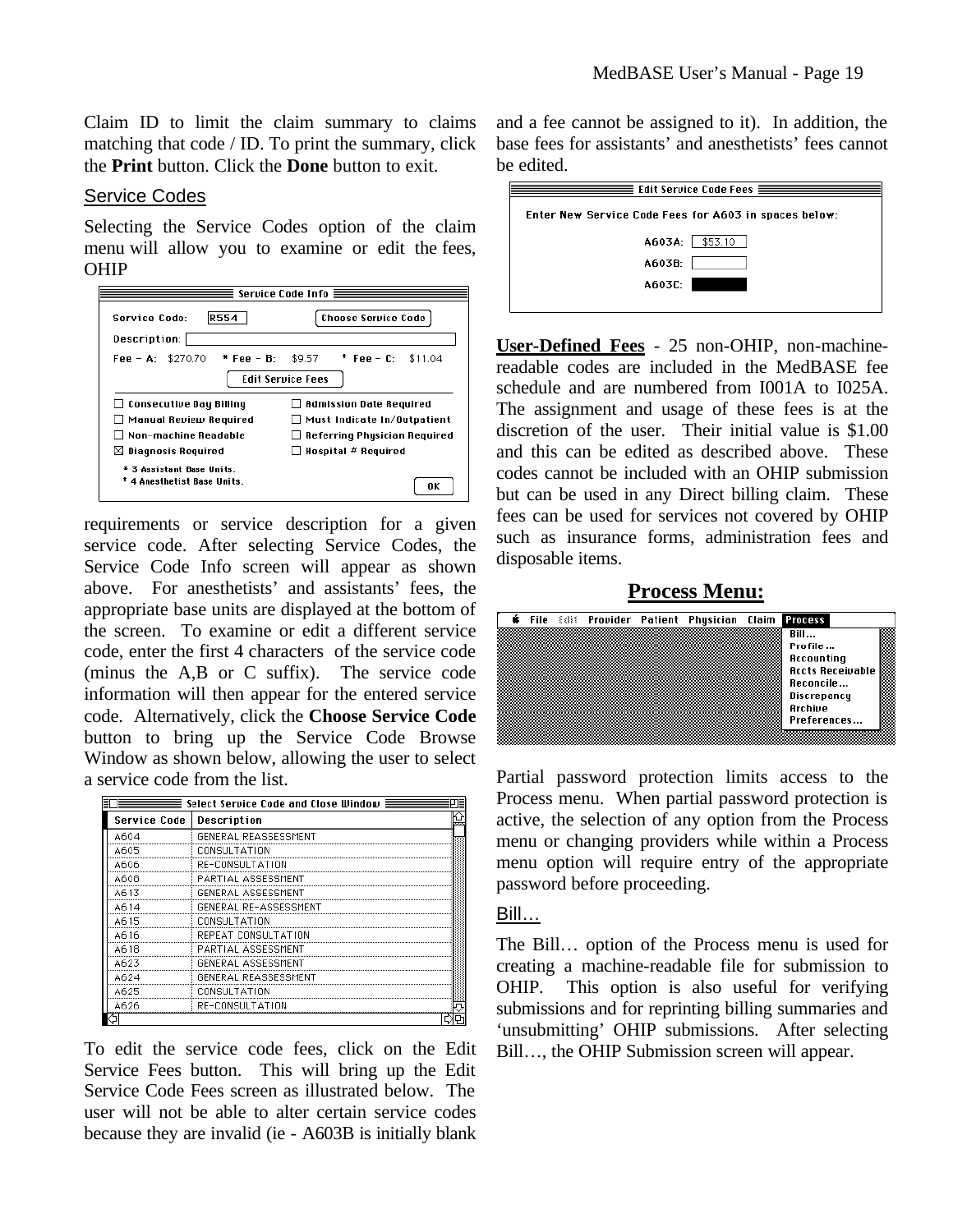| OHIP Submission $\equiv$                        |  |  |  |  |
|-------------------------------------------------|--|--|--|--|
| <b>Choose Provider</b>                          |  |  |  |  |
| DR. J. ALLISON - 0000-224840-60                 |  |  |  |  |
| Submit Date<br>10/08/93<br>(dd/mm/yy):          |  |  |  |  |
| Preparing Submission, Please Wait               |  |  |  |  |
| <b>Options</b><br><b>Verify</b><br>Bill<br>Done |  |  |  |  |

#### Choose Provider

Click this button to change the provider for whom you wish to bill (the current provider is the default). The Provider Browse Window will appear and the desired provider can be selected (full or partial password protection will require entry of the appropriate password). The current provider in the Status Bar will not be changed.

**Submit Date**: The current date will appear as the default in this field. To change this date, simply enter a different date. This date will entered on the submission diskette.

#### Verify

For convenience, submissions can be verified for errors from either the OHIP Submission screen by clicking on the **Verify** button or by selecting the **Verify…** menu option from the Claim menu. See the section describing the **Verify…** menu option on Page 14 for further details about verification of claims.

With group submissions, all of the group providers can be verified with 'one click' when done from the OHIP Submission screen. When verification is done from the Claim menu, only claims for the 'Current Provider' are checked, regardless of whether the provider is part of a group or not.

If errors are found during verification, they should be corrected before proceeding with the submission. Click **Done** to return to the OHIP Submission screen.



Click on the **Bill** button when you are satisfied that the OHIP submission is error-free. All unsubmitted OHIP, Reciprocal and WCB claims belonging to the

active provider will be processed. OHIP claims without a valid Health # will not be submitted. If the provider belongs to a group (ie - Group # not '0000'), then the user is given the option of billing all providers from that group. Alternatively, each provider in the group can be billed separately and multiple diskettes submitted. Click on **Yes** or **No** as desired.

After processing is complete, a machine-readable ASCII file will be created and a file save window will appear with a prompt to insert the OHIP submission diskette. Insert the diskette and click **Save**. The file will be saved on the diskette and a duplicate copy will also be saved in the MedBASE Submissions folder on the hard disk. The diskette will be ejected and a prompt will then appear asking whether you wish to print a Billing Summary. Click **Yes** or **No** as desired. Be sure to record the number of Claims and Records. The OHIP Submission screen will then be exited.

It is advisable to check all submission diskettes to ensure that a submission file is present. Duplicates from the MedBASE Submissions folder can be copied onto a new diskette if necessary.

#### **Options**

Clicking on the **Options** button will bring up the Billing Options… screen as shown below. This screen is useful for reprinting previous billing summaries and 'unsubmitting' previously submitted OHIP submissions

| Billing Options                                         |                                                  |  |  |  |  |  |
|---------------------------------------------------------|--------------------------------------------------|--|--|--|--|--|
| Provider:                                               |                                                  |  |  |  |  |  |
| DR. J. ALLISON - 0000-224840-60                         |                                                  |  |  |  |  |  |
| Enter Submission $\cdot : 22$<br>Submitted on 17/09/91. | <b>Unsubmit Claims</b><br><b>Reprint Summary</b> |  |  |  |  |  |
|                                                         | Done                                             |  |  |  |  |  |

When OHIP submission files are created by MedBASE, they are assigned sequential numbers (001, 002, 003, etc.) as required by OHIP. These submission #'s are also the last 3 characters of the submission filename. When a valid submission # is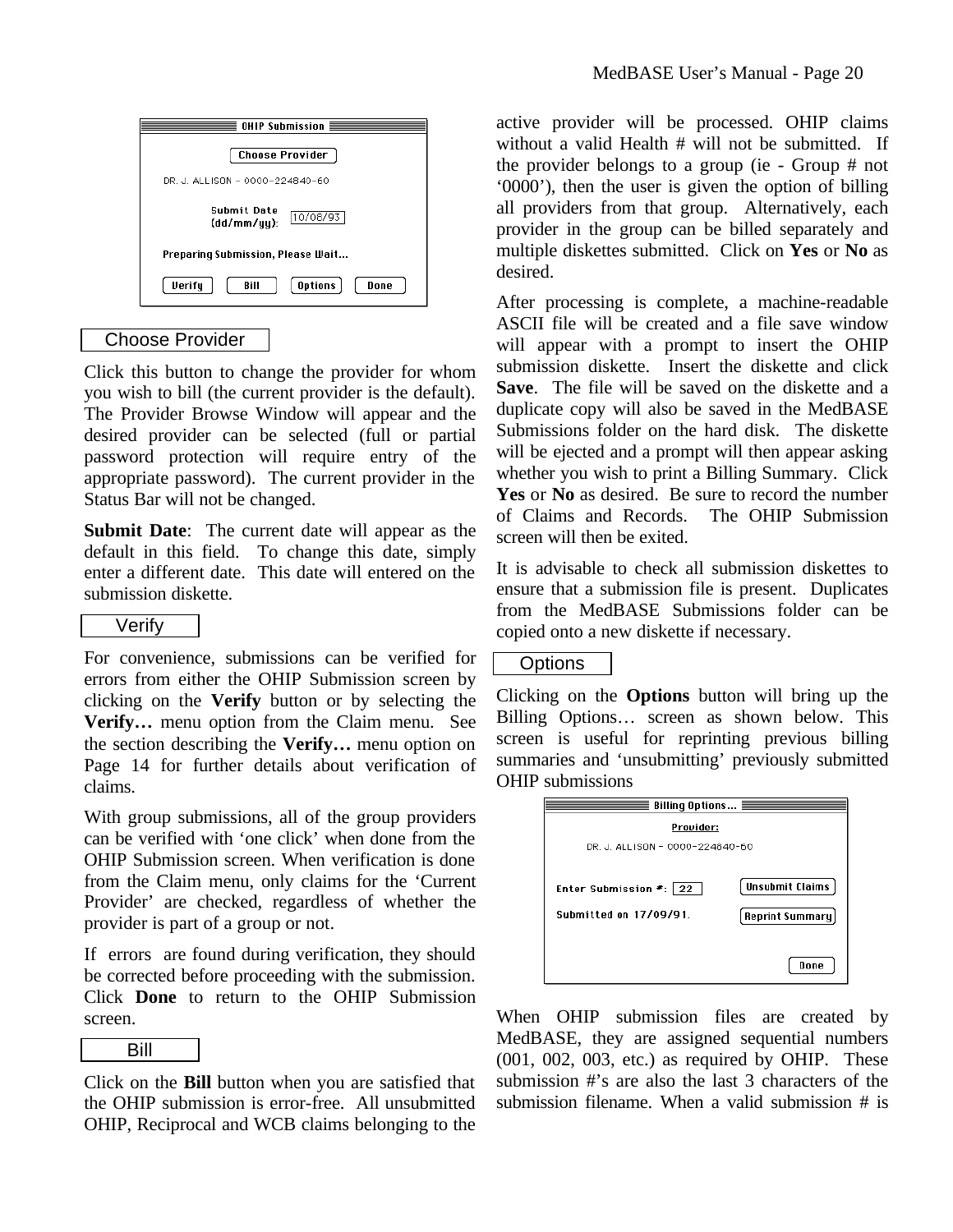entered, the date of submission will be displayed on the screen and this becomes the 'active submission'.

If, for some reason, the user has made an error in the OHIP submission and wishes to 'undo the submission', this can be done by clicking on the **Unsubmit Claims** button. The status of all the claims from the 'active submission' will be changed to Saved (= 'Unsubmitted'). These claims can be submitted again later using the **Bill** button as described in the previous section.

Clicking on the **Reprint Summary** button will produce an OHIP Billing Summary for the 'active submission'. This is useful when during the actual submission procedure, the user failed to turn the printer on or had printer-related problems. If any claims from the 'active submission' were later resubmitted in a different batch, then claim or record counts may be inaccurate. Click on **Done** to exit and return to the OHIP Submission screen.

#### Done

Click on this button to exit the OHIP Submission screen.

#### Profile

Selecting the Profile option of the Process menu will allow you to print a detailed summary or "practice profile" of a particular provider's billings broken down according to specific service codes billed over a specified date range. Details of the # of times billed, total fees billed, total fees paid, and last date billed will be displayed for each service code billed during the specified date range. This report is useful for analyzing patterns of practice and changes thereof. After selecting the Profile menu option, the Practice Profile screen will appear as shown below. To change the provider (the current provider is the

|                           | $\equiv$ Practice Profile $\equiv$ |
|---------------------------|------------------------------------|
|                           | <b>Choose Provider</b>             |
|                           | DR J ALLISON - 0000-100008-13      |
| Date Range:<br>(dd/mm/qu) | 01/04/92 to 30/04/92               |
|                           | Print<br>Done                      |

default) click the **Choose Provider** button. The Provider Browse Window will appear and the desired provider can be selected (full or partial password protection will require entry of the appropriate password). The default date range is from the first to the last day of the previous month. This can be edited as desired. To print the Practice Profile report, click the **Print** button. Click the **Done** button to exit.

#### Accounting

Selecting the Accounting option of the Process menu will allow you to print a accounting summary which indicates the # of services, fee billed, fee paid, accounts receivable, over-payments and write-offs for a particular provider over a specified date range. A breakdown is also given according to claim status (ie - saved, submitted, discrepancy and reconciled). After selecting Accounting, the Accounting Summary screen will appear as shown at the top of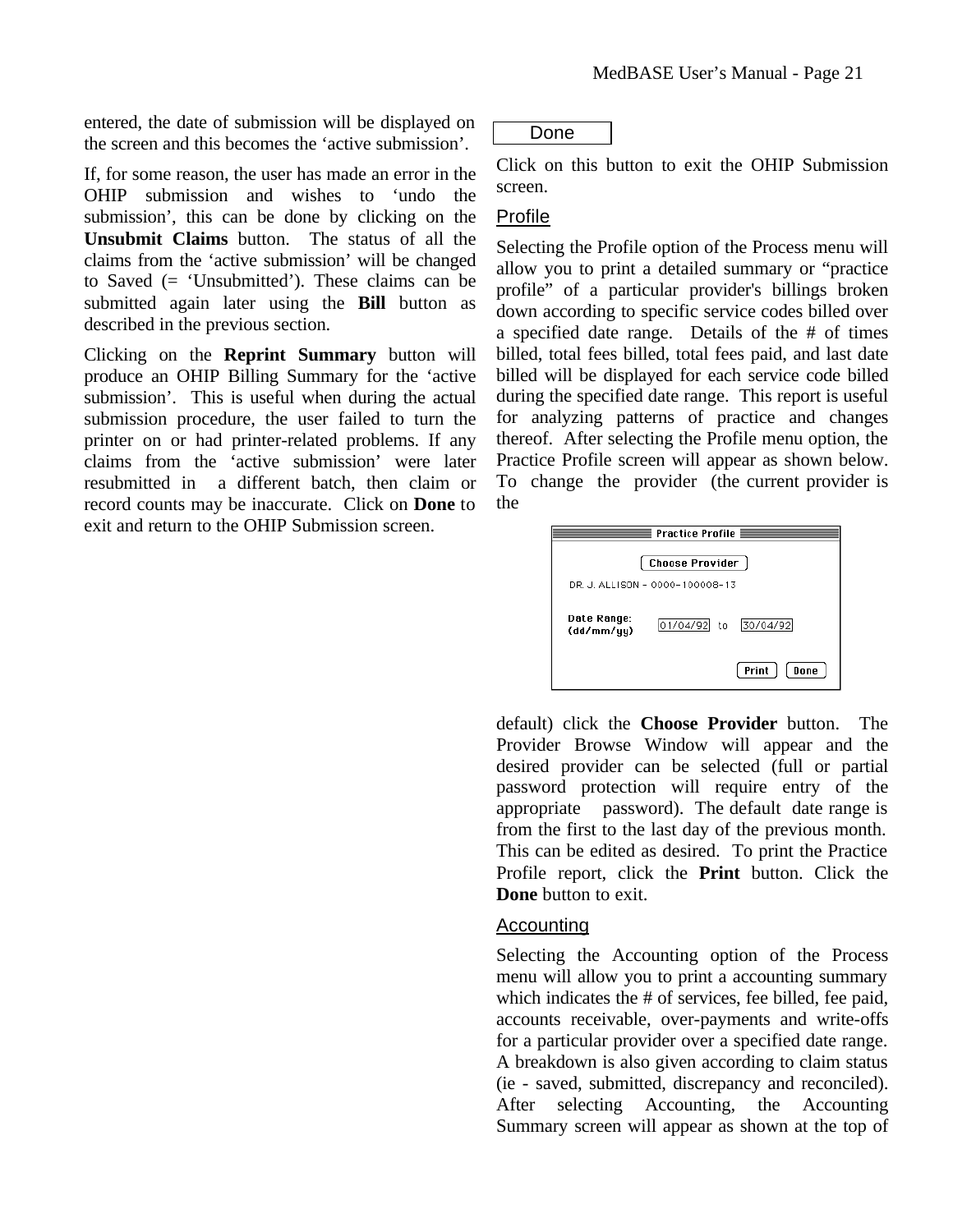the next page. To change the provider (the current provider is the default) click the **Choose Provider** button. The



Provider Browse Window will then appear and the desired provider can be selected (full or partial password protection will require entry of the appropriate password).

The accounting summary can be defined according to an account # range and a date range. The default account # range includes the entire range of claim accounts in the database. This can changed as is desired. More commonly, the date range is used to delimit the accounting summary (ie - for monthly statements or year-end statements). The default date range is from the first to the last day of the previous month. This can be edited as desired. To print the Accounting Summary report click the **Print** button. Click the **Done** button to exit.

#### Accts Receivable

Selecting the Accts Receivable option of the claim menu will allow you to print an Accounts Receivable list as of any specified date broken down according to # of days past due. After selecting Accts Receivable, the Accounts Receivable screen will appear as shown below.



To change the provider (the current provider is the default) click the **Choose Provider** button. The Provider Browse Window will appear and the desired provider can be selected (full or partial

password protection will require entry of the appropriate password). The default date is the current date and this is the date generally used for generating a list of 'Outstanding Transactions' (ie current Accounts Receivable). When a prior listing of Accounts Receivable is required, (usually for Financial Statements at fiscal year-end), the desired

| All claims        |
|-------------------|
| 30 days past due  |
| 60 days past due  |
| 90 days past due  |
| 120 days past due |
|                   |

date can be entered in this field. Use the adjacent Pop-up menu to select the desired date threshold for the Accounts Receivable list. To print the

Accounts Receivable report, click the **Print** button. Click the **Done** button to exit.

#### Reconcile

The Reconcile option of the Process menu is used to reconcile previously billed claims from a OHIP Remittance Advice (RA) Diskette. After selecting Reconcile, the file selection window will appear. Insert the OHIP RA diskette and select the RA file (should begin with a "P" as per the new OHIP format). Click **Open** to continue or **Cancel** to abort the reconciliation. If you select a file which is not an OHIP remittance advice file an error message will appear. If a proper file has been selected the file will be read and the diskette ejected. If the provider on the diskette is not the current provider and full or partial password protection is active for this provider, then the user will be prompted for the appropriate password. The Reconciliation Summary screen will appear as shown below.

As a default, the claim item will be reconciled if the fee paid is within \$1.00 of the fee billed. Otherwise, the claim item will be marked as a discrepancy. The underpayment and overpayment limits may be edited as desired.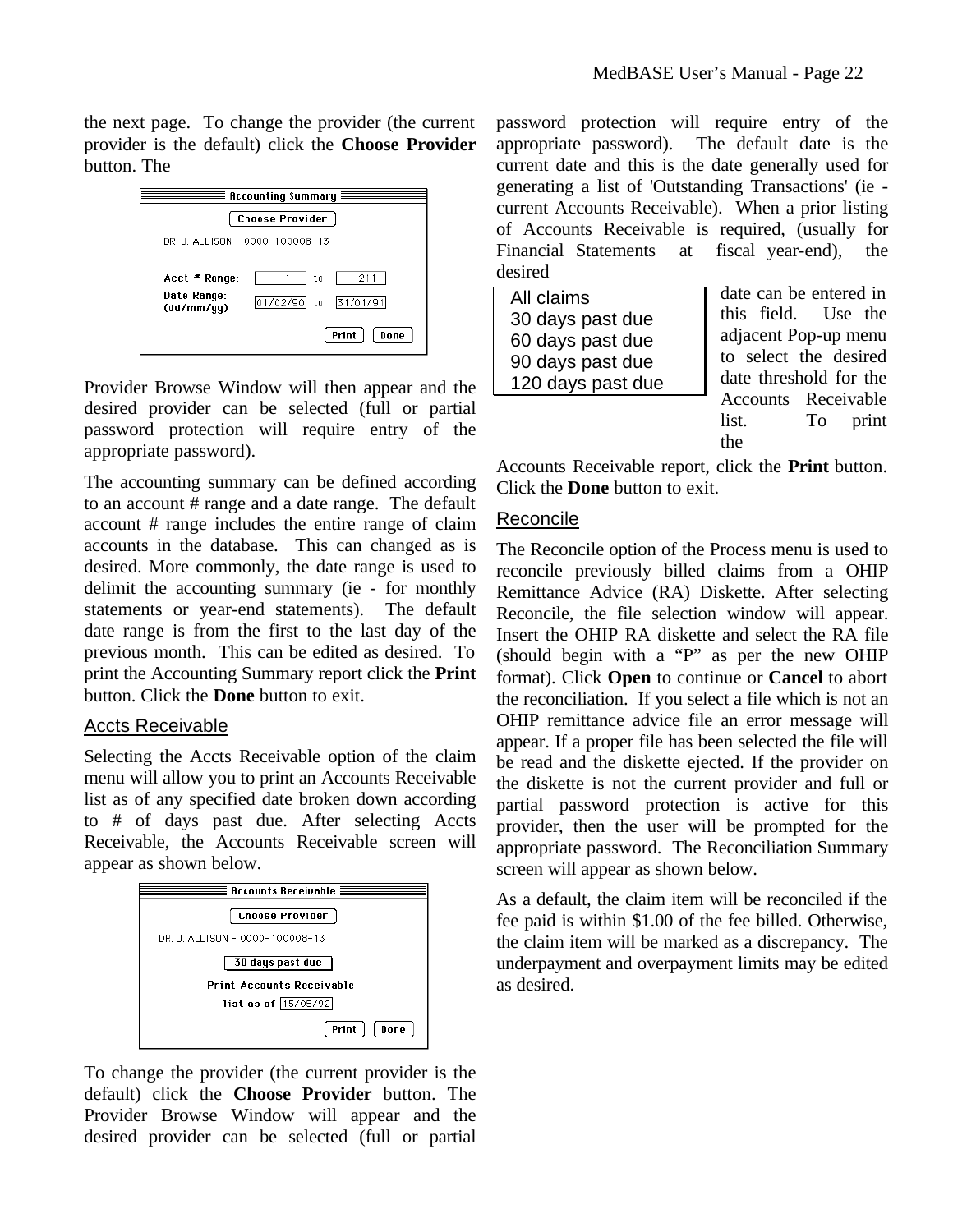

Click the **Continue…** button to proceed with the reconciliation. The Reconciliation Summary screen will show the progress of the reconciliation both in the form of a status bar and in the table, indicating the total # of records, # reconciled, # of discrepancies, # previously processed and # not found (ie - on the RA diskette but not in the database and usually the result of manual card submissions). When the reconciliation is completed a prompt will appear asking whether you wish to print the Reconciliation Summary reports. Click **Yes** or **No** as desired.

These reports include:

- (1) Reconciliation Totals and List of Discrepancies.
- (2) Summary of Claim Items 'Not Found' (if

applicable).

 (3) Message from the Ministry of Health (includes OHIP Threshold Summary).

The # of outstanding claim items and 'J8' payments will be shown at the bottom of the first report. J8 refers to 'good faith' payments made by OHIP for patients with incorrect Version #'s or expired Health #'s. 'J8' will be added to the patient's identifier field allowing a printout of these patients using the Summary option of the Patient menu (see Page 7).

Click **Done** to exit the Reconciliation Summary.

#### **Discrepancy**

Selecting the Discrepancy option of the Process menu will allow you to edit any discrepant claims for the current provider. An alert message will appear informing the user of the number of discrepant claims (if any). If discrepant claims exist, then the Claim Browse Window will appear, displaying all discrepant claims for the current provider

Selecting the desired claim and closing the window brings up the Discrepancy Audit screen as illustrated below. An explanatory code is displayed in the lower portion of the Discrepancy Audit screen giving the reason for the discrepancy and below this, the current status of this claim is shown (initially will be 'Discrepancy' as shown in the figure below).

| Discrepancy Audit $\equiv$<br>Account *:<br>Patient * 322<br>4292<br>Patient: SPENCER, ANTHONY |               |          |           |  |  |
|------------------------------------------------------------------------------------------------|---------------|----------|-----------|--|--|
|                                                                                                | <b>Billed</b> | Paid     | Choose    |  |  |
| Service Date                                                                                   | 17/07/93      | 17/07/93 |           |  |  |
| Adjust<br><b>Service Code</b><br>C603A<br>C602A                                                |               |          |           |  |  |
| * of Services                                                                                  |               |          |           |  |  |
| Fee                                                                                            | 52.40         | 16.70    | Reconcile |  |  |
| Explanatory Code<br>Admission assessment claimed by another<br>physician.<br>HA                |               |          |           |  |  |
| $Status = 'Discrepancu'$<br>Done                                                               |               |          |           |  |  |

If you do not wish to challenge OHIP and decide to accept the lesser amount paid, simply click the **Reconcile** button. This will change the status of the claim to 'Reconciled' as shown in the next illustration below. Clicking on the **Unreconcile** button will revert the status back to 'Discrepancy'.

If you decide to dispute the fee paid with OHIP, you will be required to submit on paper, a Remittance Enquiry form with a written explanation. Leave the information on the Discrepancy Audit screen unchanged for now.

Later, after you have received additional fees for the disputed claim, you will want to edit the fee paid on this claim. Simply click on the **Adjust** button. This will allow you to edit the fee paid field as shown below. Then enter the new fee and hit 'Return'. Click the **Reconcile** button to reconcile the claim, saving the new fee paid.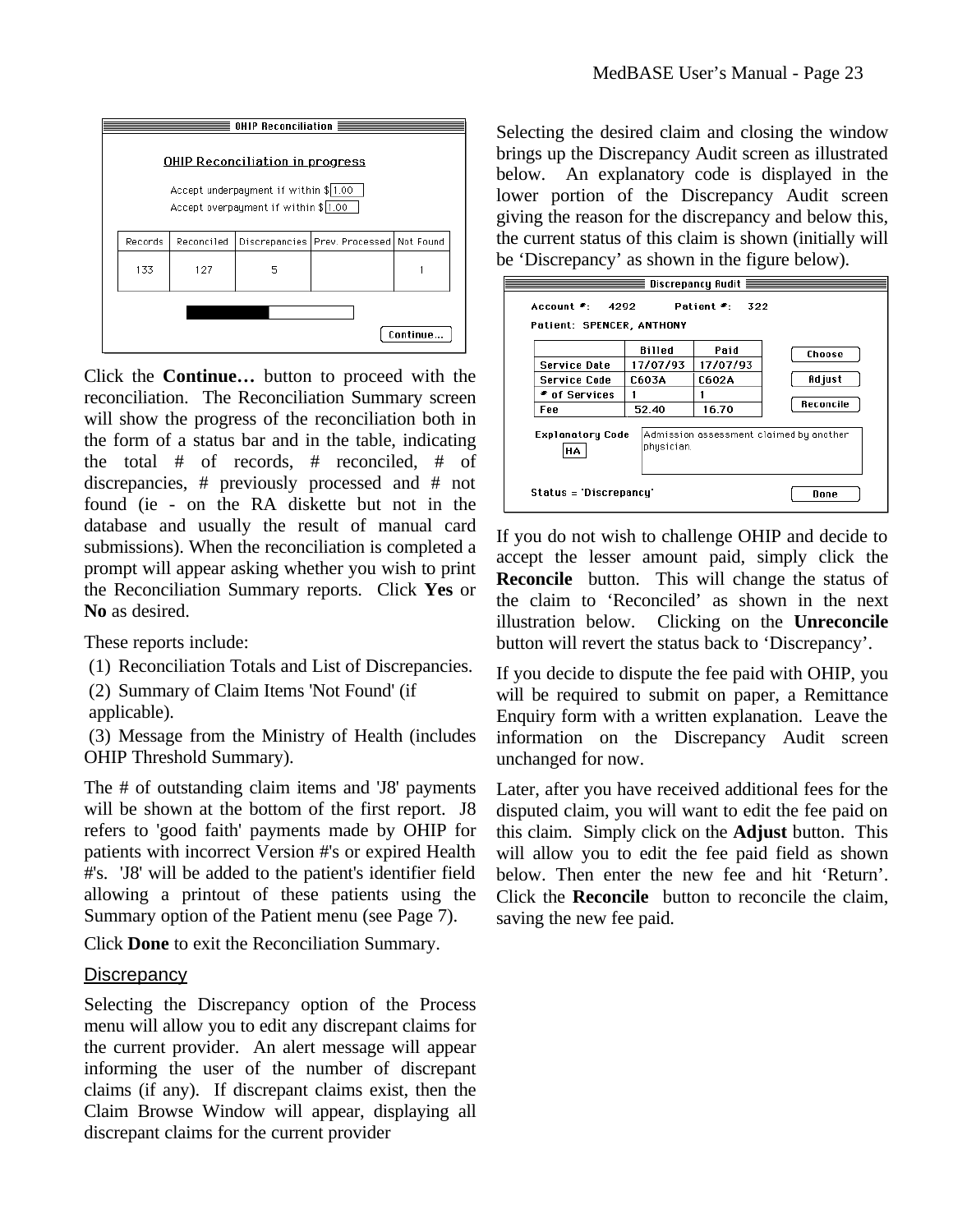| Account <sup>#</sup> : 4292                                                     |               | Discrepancy Audit $\equiv$<br>Patient $\cdot$ : 322 |             |  |  |  |
|---------------------------------------------------------------------------------|---------------|-----------------------------------------------------|-------------|--|--|--|
| Patient: SPENCER, ANTHONY                                                       |               |                                                     |             |  |  |  |
|                                                                                 | <b>Billed</b> | Paid                                                | Choose      |  |  |  |
| <b>Service Date</b>                                                             | 17/07/93      | 17/07/93                                            |             |  |  |  |
| <b>Service Code</b>                                                             | C602A         | Adjust                                              |             |  |  |  |
| * of Services                                                                   |               |                                                     |             |  |  |  |
| Fee                                                                             | 52.40         | 16.70                                               | Unreconcile |  |  |  |
| Explanatory Code<br>Admission assessment claimed by another<br>physician.<br>HA |               |                                                     |             |  |  |  |
| Status = 'Reconciled'                                                           |               |                                                     | Done        |  |  |  |

Clicking the **Choose** button brings up the Claim Browse Window again, allowing you to select another discrepant claim. To exit, click on the **Done** button.

#### Archive…

The Archive… option of the Process menu is used to remove a batch of claims, patients and appointment records from their active databases. In general, this feature is useful only after a provider has been using the program for an extended period of time (ie - 2 years or more) and wishes to remove records to optimize program speed and performance.

We would recommend the following guidelines for archiving:

(1) Keep claim records from the current and previous fiscal year in the active database to maintain accuracy of accounting functions. Claims older than this can be archived if necessary. For example, if the current date is September 1, 1993 and the provider's fiscal year runs from February 1 - January 31, then an archive date of January 31, 1992 can be used.

(2) Use the same archive date for claims and patients. Hence, using the above archive date, only patients whose last visit was before January 31, 1992 will be archived. If a different archive date is used for patients, then many of the patient records will not be removed because of existing active claims.

(3) Patient records can be individually restored at any time. Claims and appointment records cannot be easily restored. Be absolutely certain before proceeding with archiving.

(4) Past appointment records are of little use for most users. To optimize appointment processing, we would advise archiving appointments booked before the current month. For example, if the current date is September 15, 1993, choose an archive date of August 31, 1993 for appointments.

Selecting the Archive… option will bring up the Archive / Restore screen as shown below. Only claim and appointment records relating to the current provider can be archived. Any patient can be archived as long as there are no active claims relating

| Archive / Restore $\equiv$                                                                                                                             |
|--------------------------------------------------------------------------------------------------------------------------------------------------------|
| Provider: DR. J. ALLISON - 0000-224840-60<br>Archive Date: 31/12/91                                                                                    |
| $\boxtimes$ Claims Reconciled as of Archive Date<br>$\boxtimes$ Patients Inactive as of Archive Date<br>$\Box$ Appointments Booked before Archive Date |
| Restrict to Patients with Identifier EXPIRED<br>Archiving Patient database.                                                                            |
| Archive<br><b>Restore Patient</b><br>Done                                                                                                              |

to that patient. Enter the desired archive date. Click the appropriate check boxes to archive claims, patients and/or appointment records. The user can choose to archive only a subset of patients (and their corresponding claims) by specifying a descriptor that must part of the patient's identifier field. Click on the **Archive** button to begin. When archiving is complete, an alert message will indicate the number of patient, claim or appointment records archived.

| Select Patient to be Restored to Active Database |                   |                      |                     |  |  |  |
|--------------------------------------------------|-------------------|----------------------|---------------------|--|--|--|
| Surname                                          | <b>First Name</b> | Patient <sup>≠</sup> | Health <sup>≠</sup> |  |  |  |
| ABOUSSAFY                                        | WILFRED           | 561                  | 4255333470          |  |  |  |
| AHMED                                            | FAISAL            | 567                  | 2734011196          |  |  |  |
| AIKMAN                                           | STEWART           | 90                   | 7534969592          |  |  |  |
| <b>ALEXIS</b>                                    | MARCO             | 502                  | 1330522390          |  |  |  |
| ALEXOPOULOS                                      | <b>STEVE</b>      | 645                  | 5396841552          |  |  |  |
| ALIFERIS                                         | <b>ALKIVIADIS</b> | 368                  | 8731943851          |  |  |  |
| ALL EVNE                                         | JUDIE.            | 298.                 | 2720400999          |  |  |  |
| ALL ISON                                         | I HELL A          | 494                  | 8223846273          |  |  |  |
| ANTONIADIS                                       | SOFIA             | 500                  | 1462264175          |  |  |  |
| ARMANIOUS                                        | EZZAT             | 95                   | 7791878015          |  |  |  |
| ARVANITIS                                        | NORMA             | 372                  | 8447116776          |  |  |  |
| AVGERIS                                          | DESPINA           | 379                  | 7712047096          |  |  |  |
| AYRES                                            | RFG               | 568.                 | 2837690235          |  |  |  |
| ⇦                                                |                   |                      |                     |  |  |  |

Occasionally, the user may wish to restore a previously archived patient back to the active patient database. This can be done by clicking on the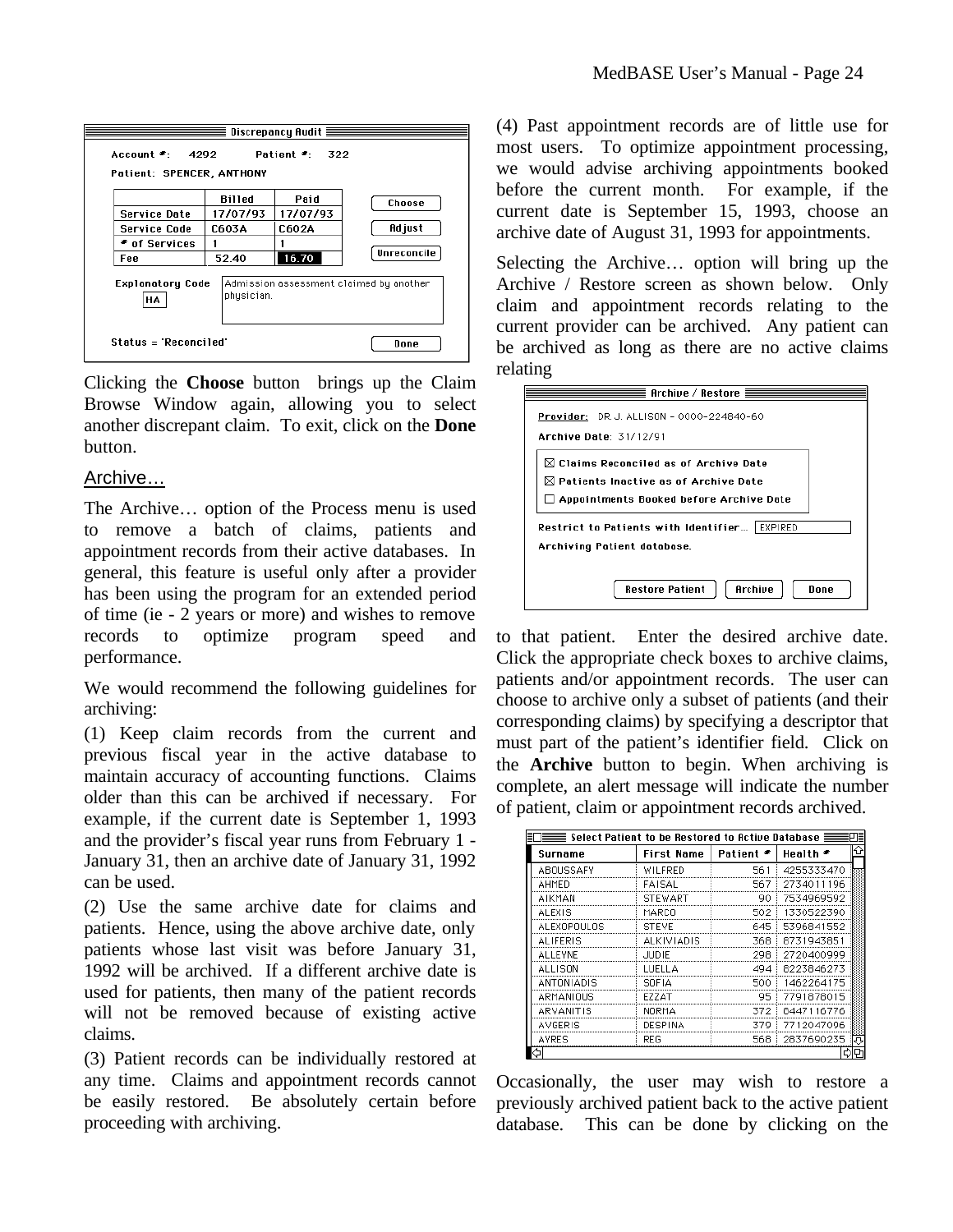**Restore** button. This will bring up a Patient Browse Window as shown at the bottom of the previous column. Select the patient to be restored and close the window. If the patient has already been reentered into the active patient database, the archived record will not be restored to avoid duplicate entries. Otherwise, a message will appear indicating that the patient has been restored, as shown below.



Click the **Done** button to exit.

#### Preferences…

Selecting the Preferences… option of the Process menu will bring up the Set Preferences Screen as illustrated below.



Preferences can be used to set default values that are automatically entered for the specific fields shown on the screen, when a new patient entry or new claim entry is created. For new claims, the user may also choose whether to automatically enter the service date, referring physician and/or admission date.

If a specific default date is specified, this date will be automatically entered for the service date on new claims. This is useful for billing a batch of claims where the services were rendered on the same day. If a default date is not specified, then the current date will be entered for outpatients and the admission date for hospital inpatients. For further details regarding automatic date entry, see Service Date in the Select… section of the Claim menu on Pages 11-12. If automatic referring physician entry is selected, then the most recent referring physician for that patient (as indicated on the Patient Information screen - see Page 4) will be entered. For automatic admission date entry, the admission date of the previous claim for that patient will be entered.

These preference selections are provider-specific and the values used depend on the provider that is active when a new patient or claim entry is created. Editing these default values will affect only new records. Previously entered information will not be affected.

To change the default values for another provider, click the **Choose Provider** button. The Provider Browse Window will appear and the desired provider can be selected (full or partial password protection will require entry of the appropriate password).

If a Postscript (or related) printer is used, click on the **Postscript Printing** checkbox. Failing to do so may result in malalignment of patient or physician labels during label printing.

Click the **Done** button to exit.

 **Menu:**

| File (8) Provider Patient Physician Claim Process |  |  |  |
|---------------------------------------------------|--|--|--|
| <b>About MedBASE </b>                             |  |  |  |
| Help<br>жн                                        |  |  |  |
| Calculator                                        |  |  |  |
| Chooser                                           |  |  |  |
| <b>Control Panel</b>                              |  |  |  |
| Scrapbook                                         |  |  |  |

About MedBASE…

**About MedBASE…** brings up the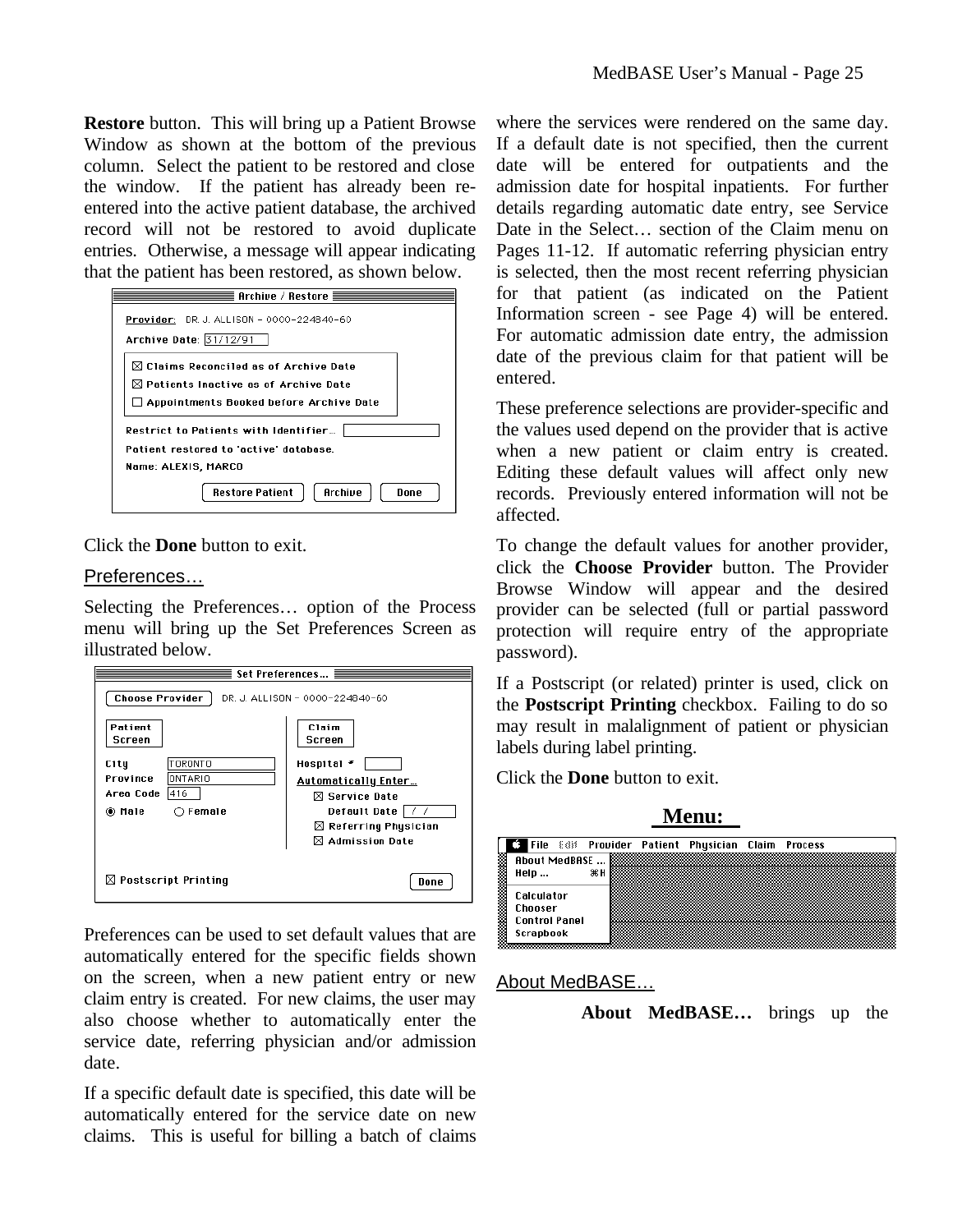

Help…

Selecting the Help... menu option from the Menu brings up the on-line Help Screen as illustrated below. The on-line Help Screen contains essentially the same information that is outlined in the MedBASE 3.5 Manual and is similarly organized according to menu items. To select a topic, click on the desired topic and then click on the **Help** button at the bottom of the screen. The **Next** and **Previous** buttons bring the next and previous topics respectively. Click in the close box in the top left hand corner to exit.

|                             | Help ≣                         |   |
|-----------------------------|--------------------------------|---|
|                             |                                |   |
| <<< Introduction >>>        | Claim Menu: Adjust             |   |
| Starting the Program        | Claim Menu: Verify             |   |
| Provider Menu: Choose       | Claim Menu: Direct             |   |
| Provider Menu: Edit         | Claim Menu: Summary            |   |
| Provider Menu: New          | Claim Menu: Service Codes      |   |
| Patient Menu: Select        | Process Menu:                  |   |
| Patient Menu: New           | Process Menu: Bill             |   |
| Patient Menu: Apprintments  | Process Menu: Profile          |   |
| Patient Menu: Summary       | Process Menu: Accounting       |   |
| Patient Menu: Labels        | Process Menu: Accts Receivable |   |
| Patient Menu: Review Claims | Process Menu: Reconcile        |   |
| Patient Menu: Import        | Process Menu: Discrepancu      |   |
| Patient Menu: Card Reader   | Process Menu: Archive          |   |
| Physician Menu: Select      | Process Menu: Preferences      |   |
| Phusician Menu: New         | Apple Menu: Help               |   |
| Physician Menu: Labels      | Apple Menu: Desk Accessories   |   |
| Claim Menu: Select          | File Menu:                     |   |
| Claim Menu: New             | << Support >>                  |   |
| Help                        | <b>M</b> Previous<br>Next      | ᇚ |

#### Desk Accessories…

The desk accessories are files that are installed within the operating system of the Macintosh. These files reside in the **Apple Menu Items** Folder (in System 7.0) or are installed into the system with the **Font/DA Mover®** (in System 6.0 or less). The Calculator can be useful when entering claims. The Control Panel can contain any number of 'devices' such as screen savers, font managers, as well as the basic control files for general Macintosh functions, mouse, keyboard, monitors, etc. The Chooser is used to select the output device (generally the printer, ie - LaserWriter or StyleWriter).

For those with System 6.0, a shareware Control Panel device entitled **Max Files** (© Copyright 1990, Siemens Gammasonics Inc.) is automatically installed into your System Folder. Use this utility to set the maximum # of open files to at least 80 to ensure optimal database operations. An inadequate value for maximum # of open files may result in problems when printing reports, particularly when working in MultiFinder. The computer must be restarted for these changes to take effect. For those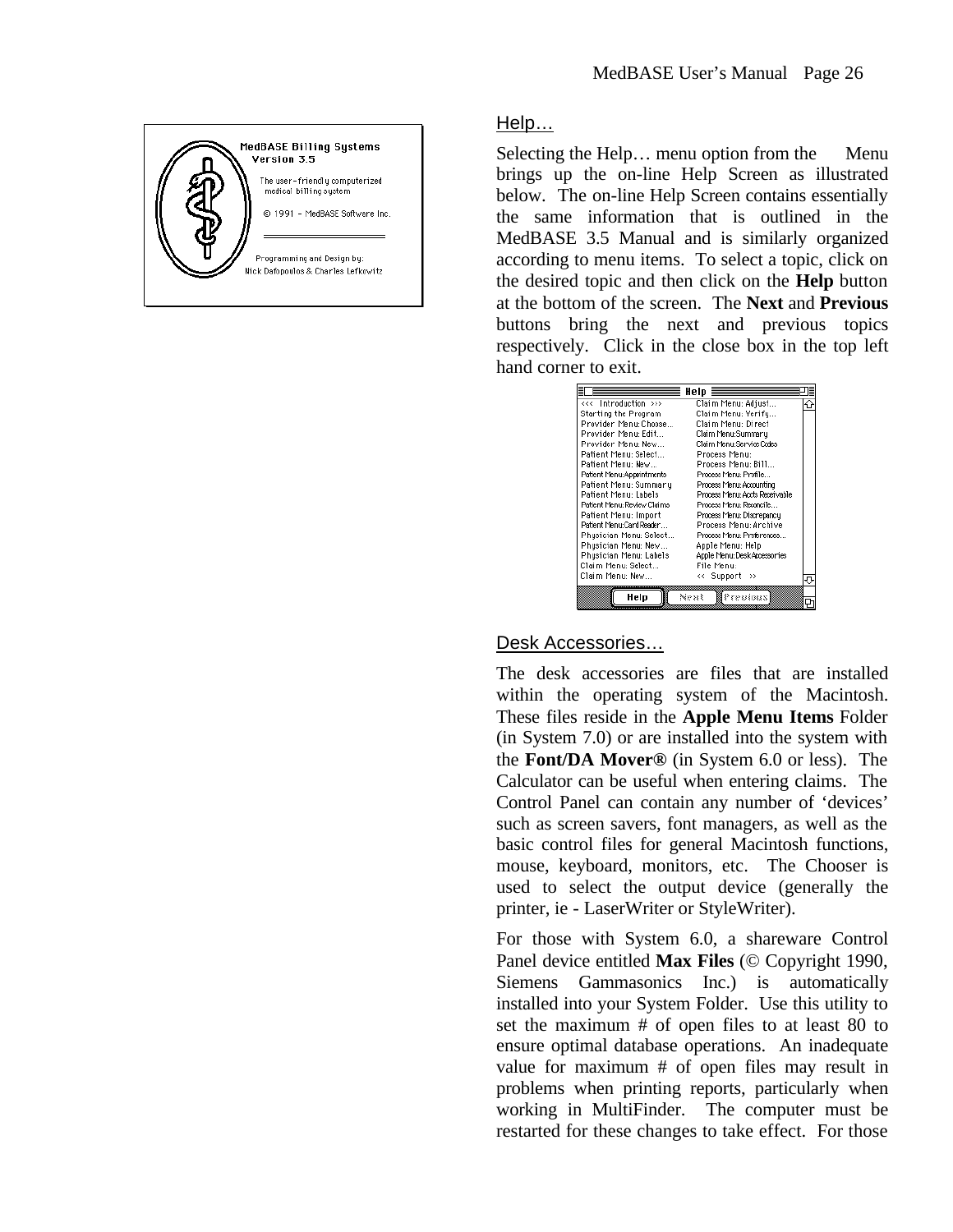with System 7.0, the maximum # of open files are regulated automatically during computer operation. **File Menu:** 

The File menu contains one option… **Quit** (or the keyboard equivalent, Command-Q)**.** This allows you to quit the program.

|  |  | <b>Contract Exist Struturer Patient Physician Claim Process</b> |  |  |
|--|--|-----------------------------------------------------------------|--|--|
|  |  |                                                                 |  |  |
|  |  |                                                                 |  |  |

*For technical advice and support, call MedBASE Software Inc. at:*

| <b>Phone and FAX line</b> | 416-778-5852 |
|---------------------------|--------------|
| <b>Emergency Service</b>  | 416-417-2743 |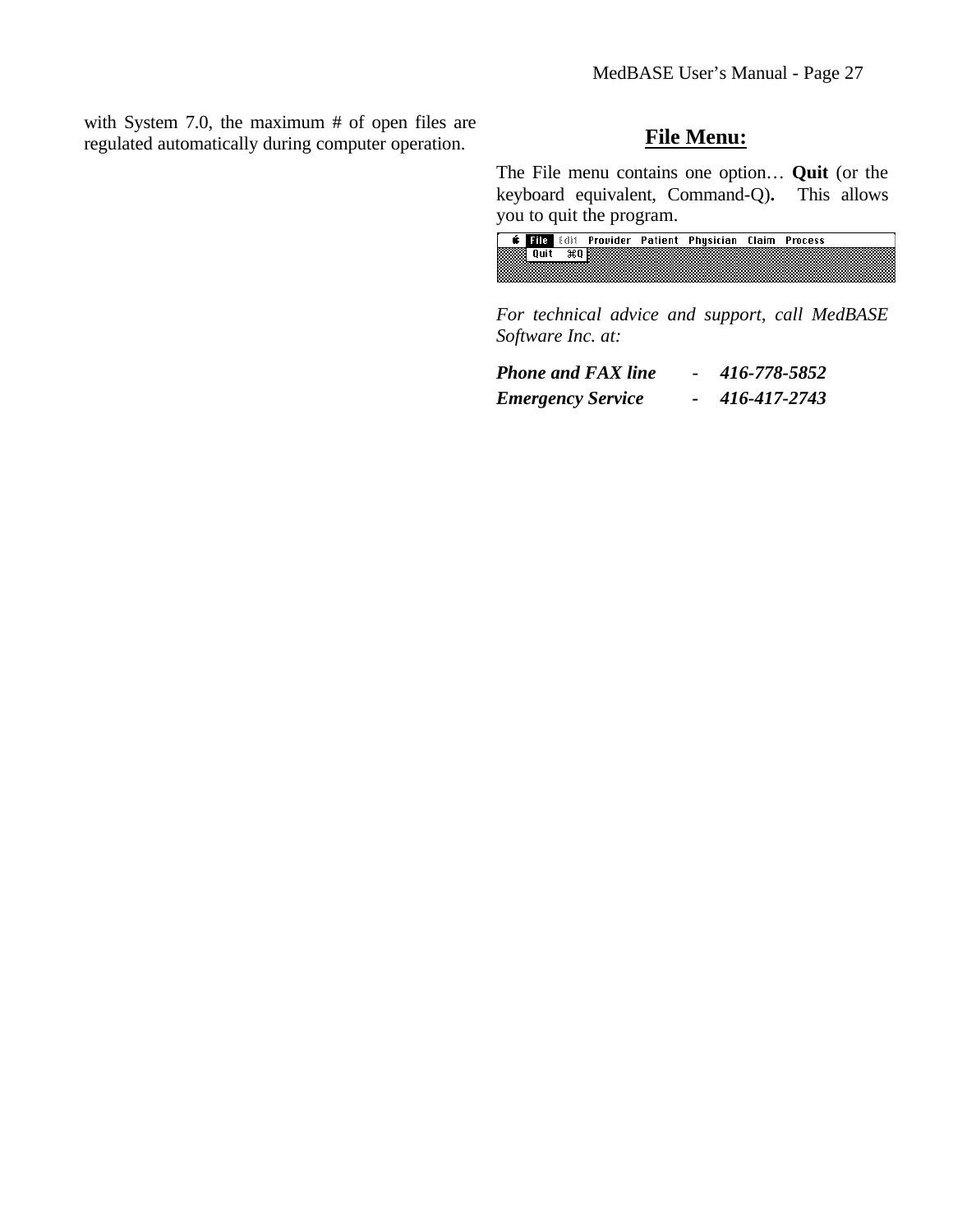#### **MedBASE LICENSE AGREEMENT:**

MedBASE Software Inc. will assume that in purchasing this software package, you have agreed to be bound by the terms of this license agreement. If you do not accept the terms of this license agreement, you may return the package to MedBASE Software Inc. within 30 days of purchase for a full refund.

MedBASE Software Inc. grants to you and you accept a Software License to use the program and documentation delivered with this Software License Agreement.

MedBASE Software, Inc. retains the copyright protection of the program and documentation. Under copyright laws, you agree not to transfer the program and documentation in any form to any party without prior written consent of MedBASE Software, Inc. Further, you agree that copies of the program shall be made only for backup and archival purposes. These archival copies must be retained in your possession.

Except, as provided in this Agreement, you may not transfer, sub-license, lease or rent, time-share or lend the program and documentation, your copies of such or any or your rights under this License Agreement except by prior written consent from MedBASE Software, Inc.

You may not alter, decompile, reverse engineer, disassemble, reverse translate, or in any other way derive any source code from this program. You may not remove or obscure MedBASE Software, Inc.'s copyright notices in either hardcopy or machine-readable portions of the program and documentation.

MedBASE Software Inc. shall not be liable for any tort, indirect, special or consequential damages such as loss of profits or loss of goodwill that may result from improper use of this software. The liabilities of MedBASE Software Inc. shall be limited to a refund of the product's price.

The program supplied by MedBASE Software Inc. may be installed and used on only one computer terminal.

MedBASE Software Inc. agrees to provide "Ongoing Support" in the form of telephone assistance, on-site technical maintenance as required, as well as updates to the program and documentation. An annual fee will be charged for this Ongoing Support, as agreed upon at purchase. Default of payment of annual support fee will result in suspension of all Ongoing Support.

This is the only agreement between you and MedBASE Software, Inc. It cannot and shall not be modified unless in writing and signed both by you and an authorized officer of MedBASE Software, Inc. You agree to be bound by this mutual agreement between you and MedBASE Software, Inc.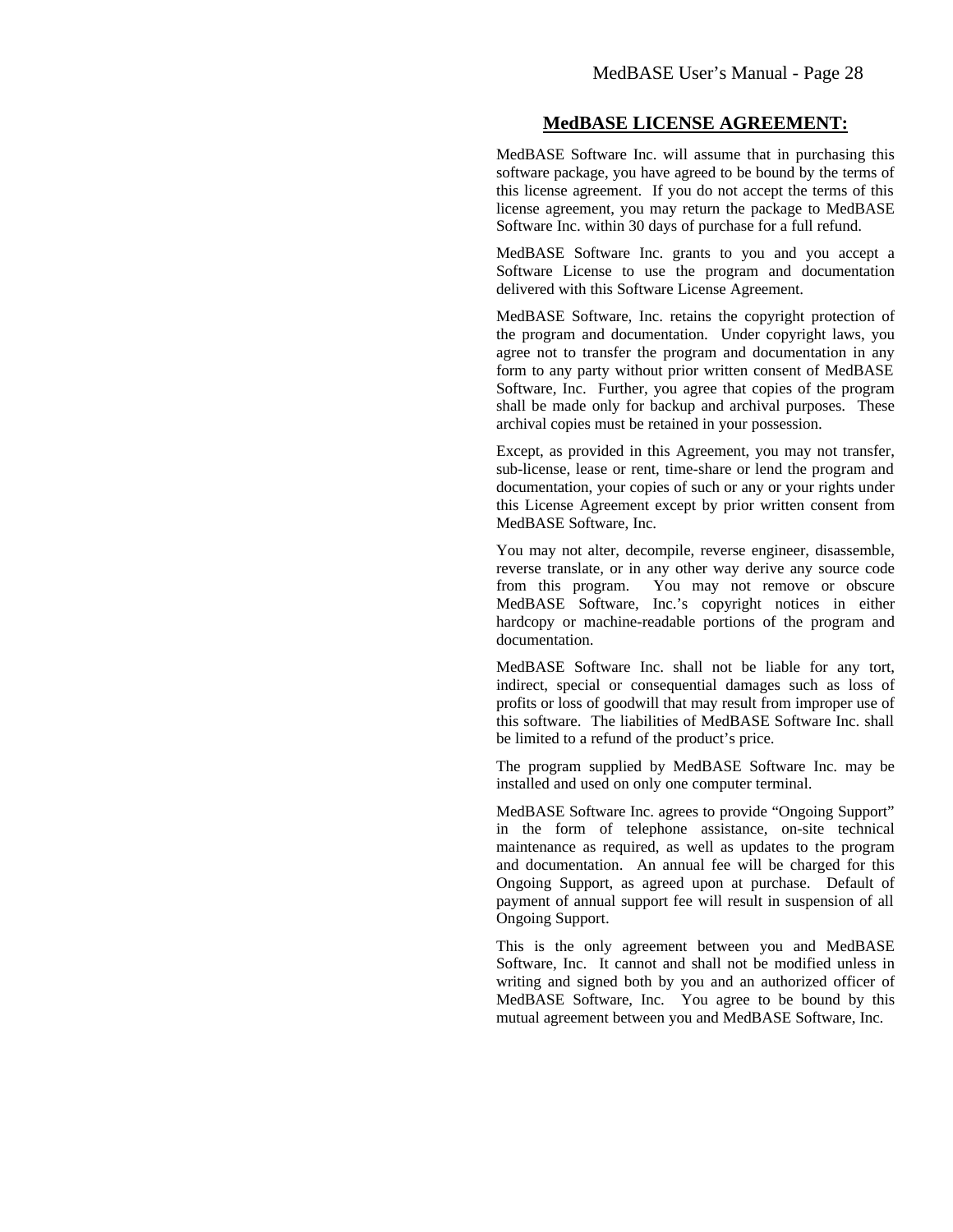# **Index:**

| Accounts Receivable screen  18        |
|---------------------------------------|
| Accts Receivable Menu Option  18      |
|                                       |
|                                       |
|                                       |
|                                       |
| Admission date  4, 12, 13, 14, 20, 21 |
| Analyzing patterns of practice  15    |
|                                       |
|                                       |
|                                       |
|                                       |
|                                       |
|                                       |
|                                       |
| Archiving appointments 19, 20         |
|                                       |
|                                       |
|                                       |
|                                       |
|                                       |
|                                       |
|                                       |
|                                       |
|                                       |
|                                       |
| Billing Summary, reprinting of  17    |
|                                       |
|                                       |
|                                       |
|                                       |
|                                       |
|                                       |
|                                       |
|                                       |

| Changing Maximum Open Files 21             |  |
|--------------------------------------------|--|
|                                            |  |
| Choose Menu Option (Provider) 2            |  |
|                                            |  |
|                                            |  |
| Claim Browse Window  11, 13, 19            |  |
|                                            |  |
|                                            |  |
|                                            |  |
|                                            |  |
| Claim Status11, 13, 14, 15, 17, 19         |  |
|                                            |  |
|                                            |  |
|                                            |  |
|                                            |  |
|                                            |  |
|                                            |  |
|                                            |  |
|                                            |  |
| Deleting a Referring Physician 10          |  |
|                                            |  |
|                                            |  |
|                                            |  |
| Diagnosis Code Browse Window  4, 12        |  |
| Direct billing Statement of Account 14, 15 |  |
| Direct claim billing 2, 13, 14, 15, 16     |  |
|                                            |  |
|                                            |  |
|                                            |  |
|                                            |  |
|                                            |  |
|                                            |  |
|                                            |  |
|                                            |  |
|                                            |  |
| Edit Service Code Fees screen 15, 16       |  |
|                                            |  |
|                                            |  |
|                                            |  |
|                                            |  |
|                                            |  |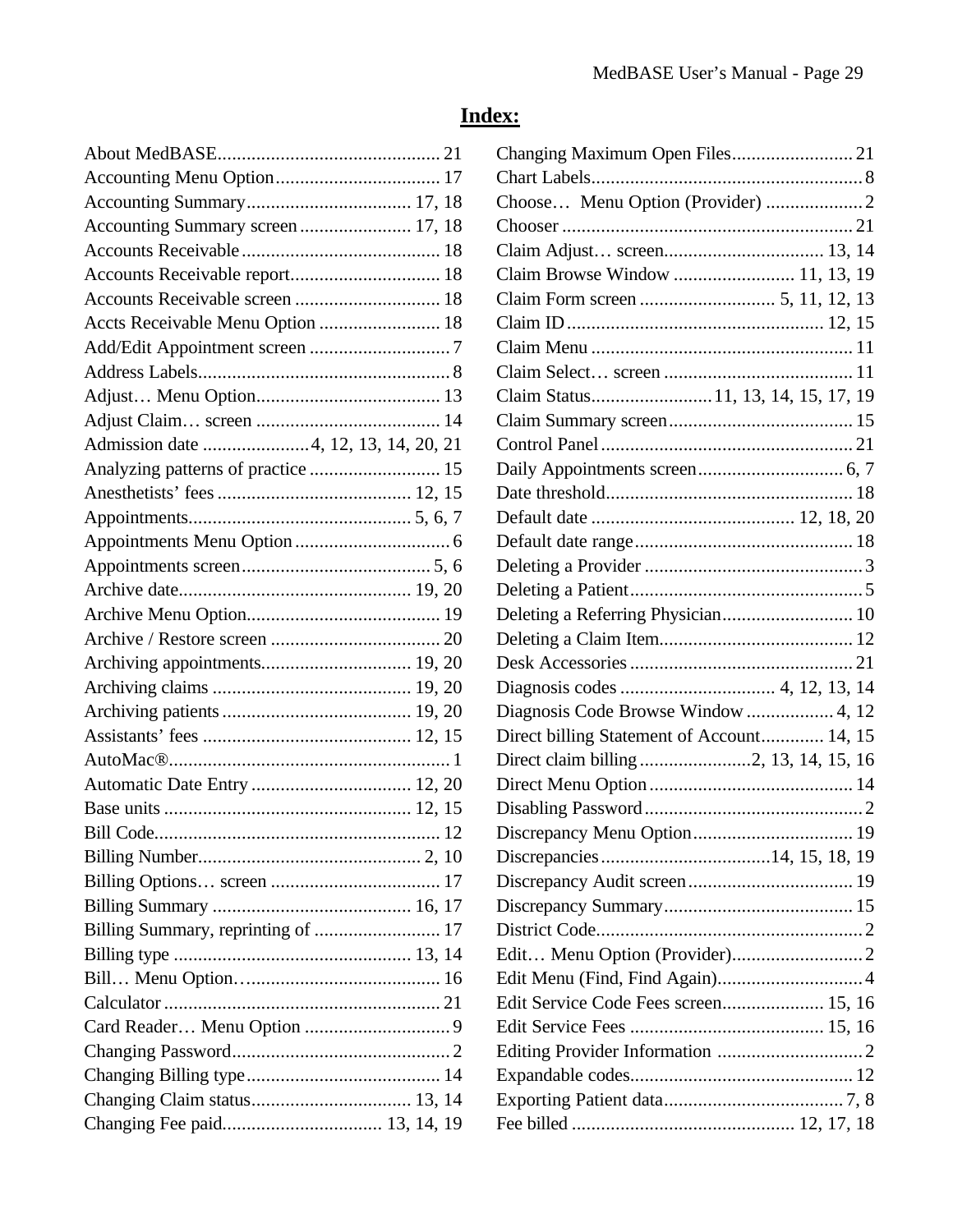| Health Number3, 5, 9, 13, 14, 16, 19             |
|--------------------------------------------------|
|                                                  |
|                                                  |
|                                                  |
|                                                  |
|                                                  |
|                                                  |
|                                                  |
|                                                  |
|                                                  |
|                                                  |
| Keyboard equivalents 2, 3, 5, 11, 13, 22         |
|                                                  |
|                                                  |
|                                                  |
|                                                  |
|                                                  |
| List of Discrepancies (Reconciliation report) 19 |
| Machine-readable input, excluded from  14        |
|                                                  |
|                                                  |
|                                                  |
|                                                  |
|                                                  |
|                                                  |
|                                                  |
| MedBASE Submissions folder  1, 16, 17            |
|                                                  |
| Message from the Ministry of Health 19           |
|                                                  |
|                                                  |

| New Menu Option (Claim) 13                 |  |
|--------------------------------------------|--|
|                                            |  |
| New Menu Option (Provider)3                |  |
| New Menu Option (Referring Physician) 10   |  |
|                                            |  |
|                                            |  |
|                                            |  |
|                                            |  |
|                                            |  |
|                                            |  |
|                                            |  |
|                                            |  |
|                                            |  |
| OHIP Service codes12, 14, 15, 16           |  |
| OHIP Submission diskette 16, 17            |  |
|                                            |  |
| OHIP Submission file - duplicate 16, 17    |  |
| OHIP Submission screen 16, 17              |  |
|                                            |  |
|                                            |  |
|                                            |  |
|                                            |  |
|                                            |  |
| 1, 2, 3, 11, 15, 16, 17, 18, 21            |  |
|                                            |  |
| 2, 3, 15, 16, 17, 18, 21                   |  |
|                                            |  |
| Patient Information screen 3, 4, 5, 9, 21  |  |
|                                            |  |
|                                            |  |
|                                            |  |
|                                            |  |
|                                            |  |
|                                            |  |
| Patient Search screen3, 5, 6, 7, 8, 11, 13 |  |
|                                            |  |
|                                            |  |
|                                            |  |
| Physician Search screen 4, 9, 10, 12       |  |
|                                            |  |
|                                            |  |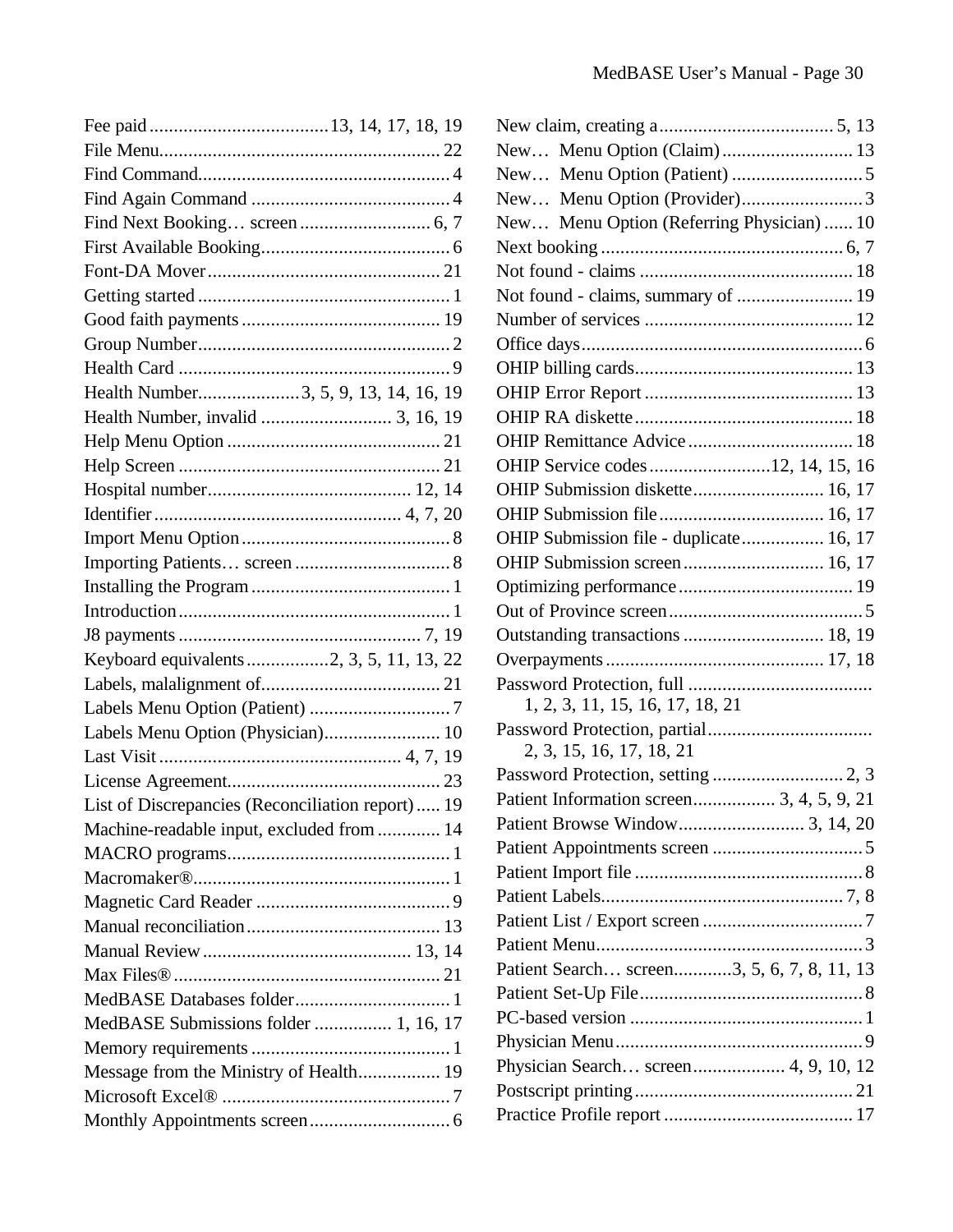| Previously processed claims  18              |
|----------------------------------------------|
|                                              |
|                                              |
|                                              |
| Printing WCB billing cards 13                |
|                                              |
|                                              |
|                                              |
|                                              |
|                                              |
| 1, 2, 11, 15, 16, 17, 18, 21                 |
|                                              |
|                                              |
|                                              |
| RA (Remittance Advice) file  18              |
|                                              |
|                                              |
| Reciprocal Medical Billing 5, 13, 14, 16     |
|                                              |
|                                              |
|                                              |
| Reconciliation Summary reports 19            |
| Reconciliation Summary screen 18, 19         |
|                                              |
| Referring Physician address labels  10       |
|                                              |
| Referring Physician Information screen 9, 10 |
|                                              |
| Reprinting a billing summary  17             |
|                                              |
|                                              |
| Resubmitting individual claims  14           |
|                                              |
|                                              |
| Select Menu Option (Claim) 11                |
|                                              |
| Select Menu Option (Referring Physician) 9   |
| Service Codes12, 14, 15, 17                  |
| Service Code Browse Window 15                |

| Service Code screen for Direct Billing 14 |  |  |
|-------------------------------------------|--|--|
|                                           |  |  |
|                                           |  |  |